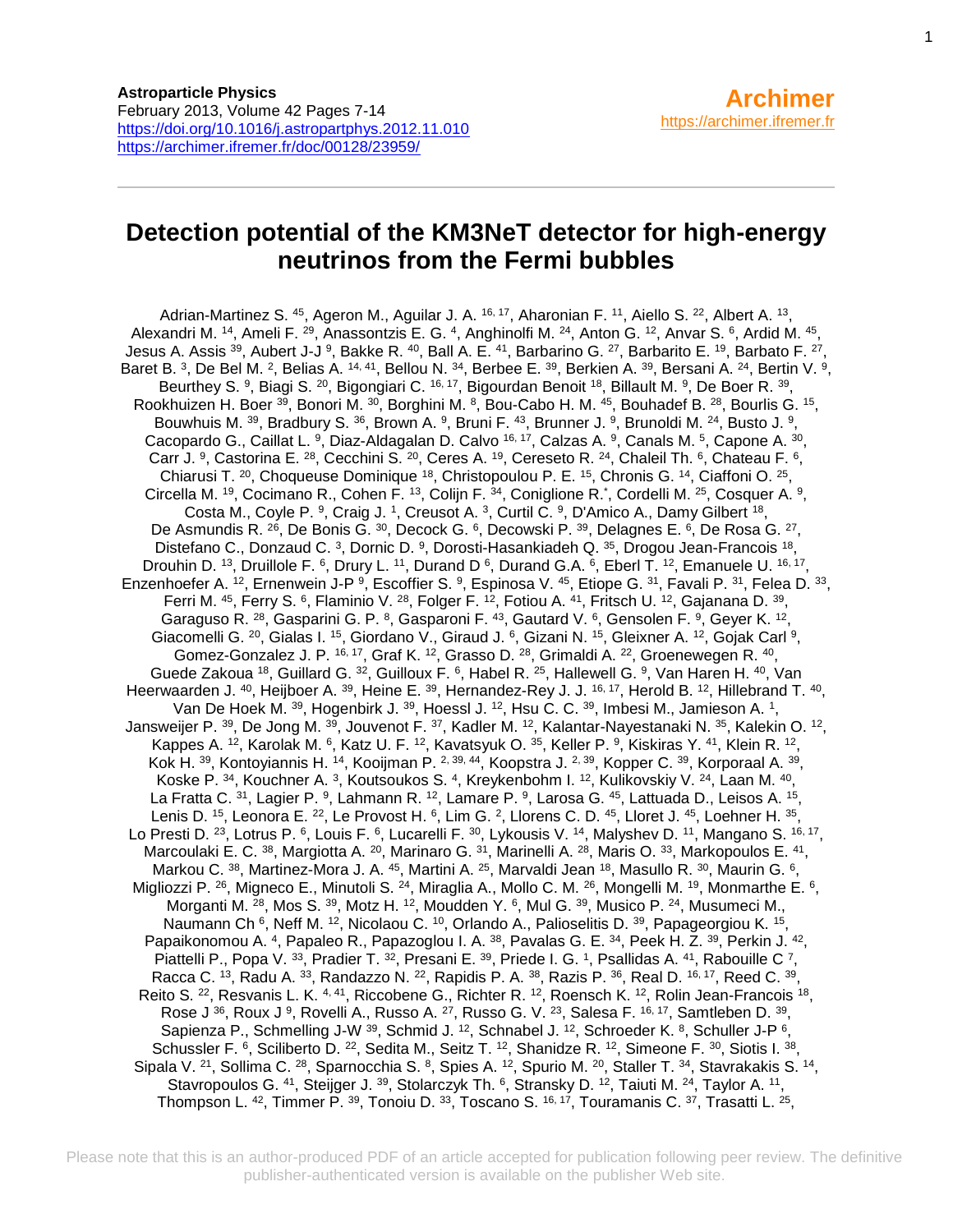Traverso P. <sup>8</sup>, Trovato A., Tsirigotis A. <sup>15</sup>, Tzamarias S. <sup>15</sup>, Tzamariudaki E. <sup>38</sup>, Urbano F. <sup>16, 17</sup>, Vallage B. 6, Van Elewyck V. 3, Vannoni G. 6, Vecchi M. 9, Vernin P. 6, Viola S., Vivolo D. 27, Wagner S. 12, Werneke P.  $^{39}$ , White R. J.  $^{36}$ , Wijnker G.  $^{39}$ , Wilms J.  $^{12}$ , De Wolf E.  $^{2,39}$ , Yepes H.  $^{16,17}$ , Zhukov V.  $^{41}$ , Zonca E. <sup>6</sup> , Zornoza J. D. 16, 17, Zuniga J. 16, 17

- Univ Aberdeen, Aberdeen AB9 1FX, Scotland.
- Univ Amsterdam, NL-1012 WX Amsterdam, Netherlands.
- Univ Paris 07, CNRS, UMR 7164, CEA,Observ Paris, Paris, France.
- Univ Athens, GR-10679 Athens, Greece.
- Univ Barcelona, E-08007 Barcelona, Spain.
- CEA, IRFU, Ctr Saclay, F-91191 Gif Sur Yvette, France.
- CEA CNRS UVSQ LSCE IPSL, F-91191 Gif Sur Yvette, France.
- CNR ISMAR, Genoa, Italy.
- Aix Marseille Univ, CPPM, CNRS IN2P3, Marseille, France.
- Univ Cyprus, Nicosia, Cyprus.
- Dublin Inst Adv Studies, Dublin, Ireland.
- Univ Erlangen Nurnberg, ECAP, Erlangen, Germany.
- Univ Haute Alsace, GRPHE, EA3438, Colmar, France.
- HCMR, Anavyssos, Greece.
- 15 Hellen Open Univ, Patras, Greece.
- CSIC, IFIC Inst Fis Corpuscular, Madrid, Spain.
- Univ Valencia, E-46003 Valencia, Spain.
- IFREMER, Issy Les Moulineaux, France.
- Univ Bari, Ist Nazl Fis Nucl, Sez Bari, I-70121 Bari, Italy.
- Univ Bologna, Ist Nazl Fis Nucl, Sez Bologna, I-40126 Bologna, Italy.
- Univ Sassari, Ist Nazl Fis Nucl, Sez Cagliari, I-07100 Sassari, Italy.
- <sup>22</sup> Ist Nazl Fis Nucl, Sez Catania, Rome, Italy.
- Univ Catania, Ist Nazl Fis Nucl, Sez Catania, I-95124 Catania, Italy.
- Univ Genoa, Ist Nazl Fis Nucl, Sez Genova, Genoa, Italy.
- Ist Nazl Fis Nucl, Lab Nazl Frascati, Frascati, Italy.
- Ist Nazl Fis Nucl, Sez Napoli, Naples, Italy.
- Univ Naples Federico II, Ist Nazl Fis Nucl, Sez Napoli, I-80138 Naples, Italy.
- Univ Pisa, Ist Nazl Fis Nucl, Sez Pisa, I-56100 Pisa, Italy.
- Ist Nazl Fis Nucl, Sez Roma, Rome, Italy.
- Univ Roma 1 La Sapienza, Ist Nazl Fis Nucl, Sez Roma, Rome, Italy.
- Ist Nazl Geofis & Vulcanol INGV, Milan, Italy.
- Univ Strasbourg, Inst Pluridisciplinaire Hubert Curien CNRS IN2P3, Strasbourg, France.
- <sup>33</sup> Inst Space Sci, Magurele, Romania.
- Univ Kiel, Kiel, Germany.
- Univ Groningen, KVI, NL-9700 AB Groningen, Netherlands.
- Univ Leeds, Leeds LS2 9JT, W Yorkshire, England.
- Univ Liverpool, Liverpool L69 3BX, Merseyside, England.
- Natl Ctr Sci Res Demokritos, Athens, Greece.
- NIKHEF H, NL-1009 DB Amsterdam, Netherlands.
- Koninklijk Nederlands Inst Onderzoek Zee NIOZ, Texel, Netherlands.
- NOA NESTOR, Pylos, Greece.
- Univ Sheffield, Sheffield S10 2TN, S Yorkshire, England.
- 43 Tecnomare, Ven, Italy.
- Univ Utrecht, NL-3508 TC Utrecht, Netherlands.
- Univ Politecn Valencia, Inst Invest Gestio Integrada Zones Costaneres, Gandia, Spain.
- Univ Paris 11, F-91405 Orsay, France.
- Moscow MV Lomonosov State Univ, Skobeltsyn Inst Nucl Phys, Moscow, Russia.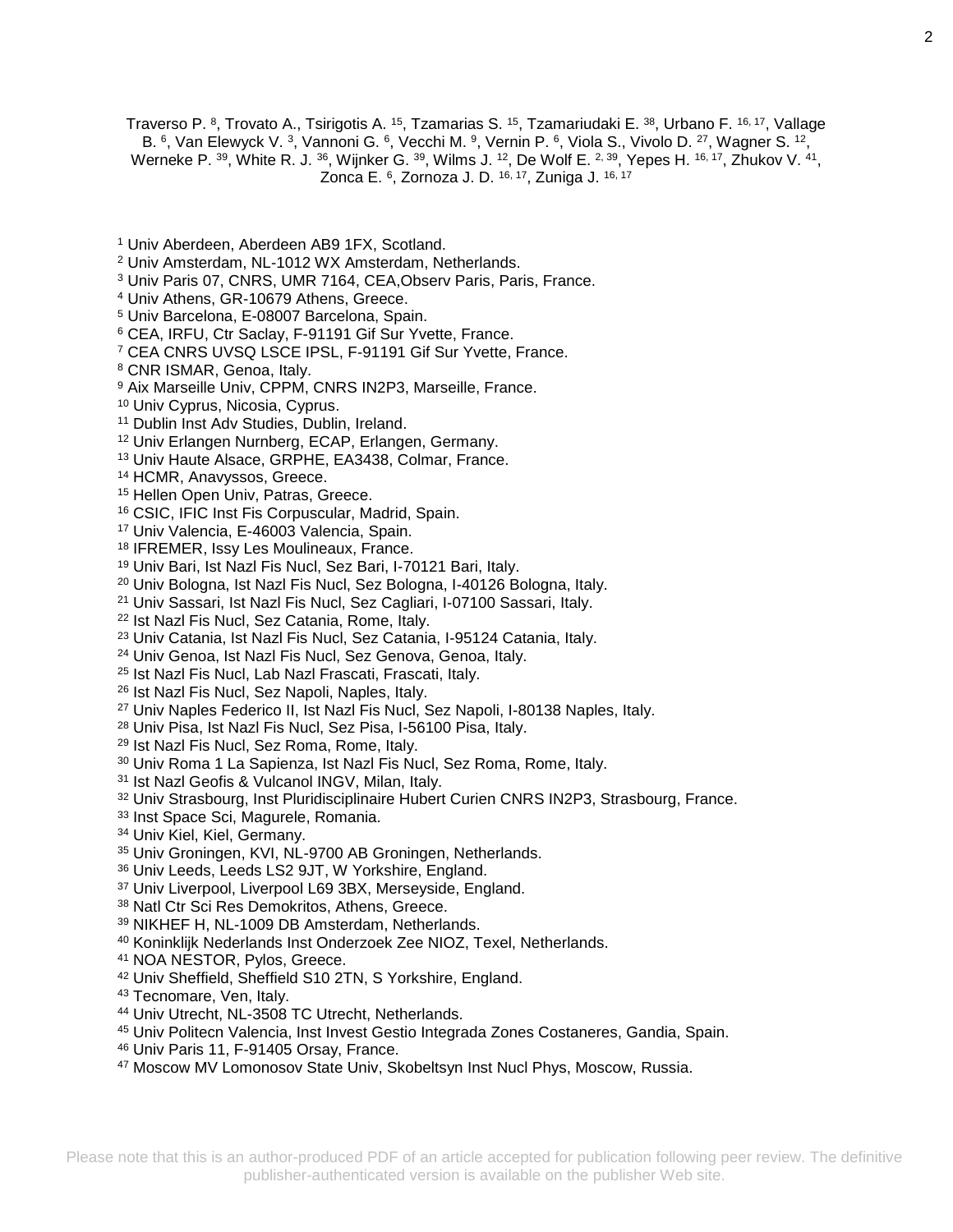\* Corresponding author : R. Coniglione, email address : [coniglione@lns.inf](file:///C:/birt/First_Page_Generation/Exports/coniglione@lns.inf)

# **Abstract :**

A recent analysis of the Fermi Large Area Telescope data provided evidence for a high-intensity emission of high-energy gamma rays with a E-2 spectrum from two large areas, spanning 50 above and below the Galactic centre (the "Fermi bubbles"). A hadronic mechanism was proposed for this gamma-ray emission making the Fermi bubbles promising source candidates of high-energy neutrino emission. In this work Monte Carlo simulations regarding the detectability of high-energy neutrinos from the Fermi bubbles with the future multi-km(3) neutrino telescope KM3NeT in the Mediterranean Sea are presented. Under the hypothesis that the gamma-ray emission is completely due to hadronic processes, the results indicate that neutrinos from the bubbles could be discovered in about one year of operation, for a neutrino spectrum with a cutoff at 100 TeV and a detector with about 6 km(3) of instrumented volume. The effect of a possible lower cutoff is also considered. (C) 2012 Elsevier B.V. All rights reserved.

**Keywords** : Neutrino telescope, Fermi Bubbles, KM3NeT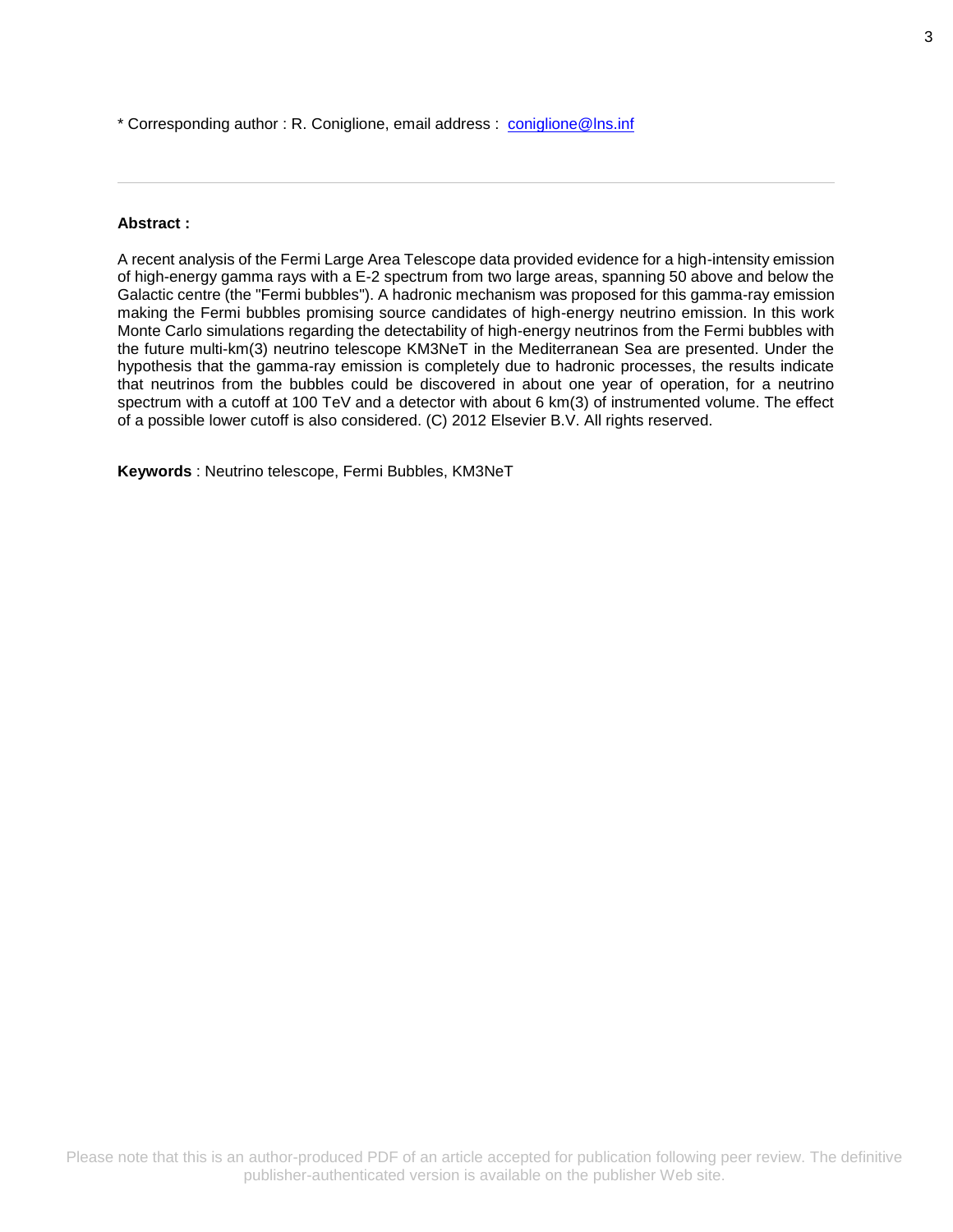# 1. Introduction

In the last decade a new generation of telescopes revealed a large variety of astrophysical high-energy gamma-ray sources. Telescopes such as Fermi [\[1\]](#page-23-0), HESS [\[2\]](#page-23-1), VERITAS [\[3\]](#page-23-2) and MAGIC [\[4\]](#page-23-3) can identify sources of gamma rays with energies from about 20 MeV to about 100 TeV with sufficient angular resolution to study the source morphology of extended Galactic sources. They can also measure the gamma-ray energy spectrum with high precision. From these measurements the presence of cosmic acceleration processes has been confirmed in a large variety of known and unknown galactic and extragalactic sources [\[5,](#page-23-4) [6\]](#page-23-5).

For the full understanding of the underlying mechanisms other probes that can complement the information from gamma-ray detection are needed. As neutrinos are mainly produced via proton-proton  $(pp)$  and proton-gamma  $(p\gamma)$  interactions, they are an unambiguous signature of hadronic acceleration.

Neutrino telescopes have been constructed, and more sensitive ones are proposed, to detect these high-energy neutrinos. Neutrino flux estimates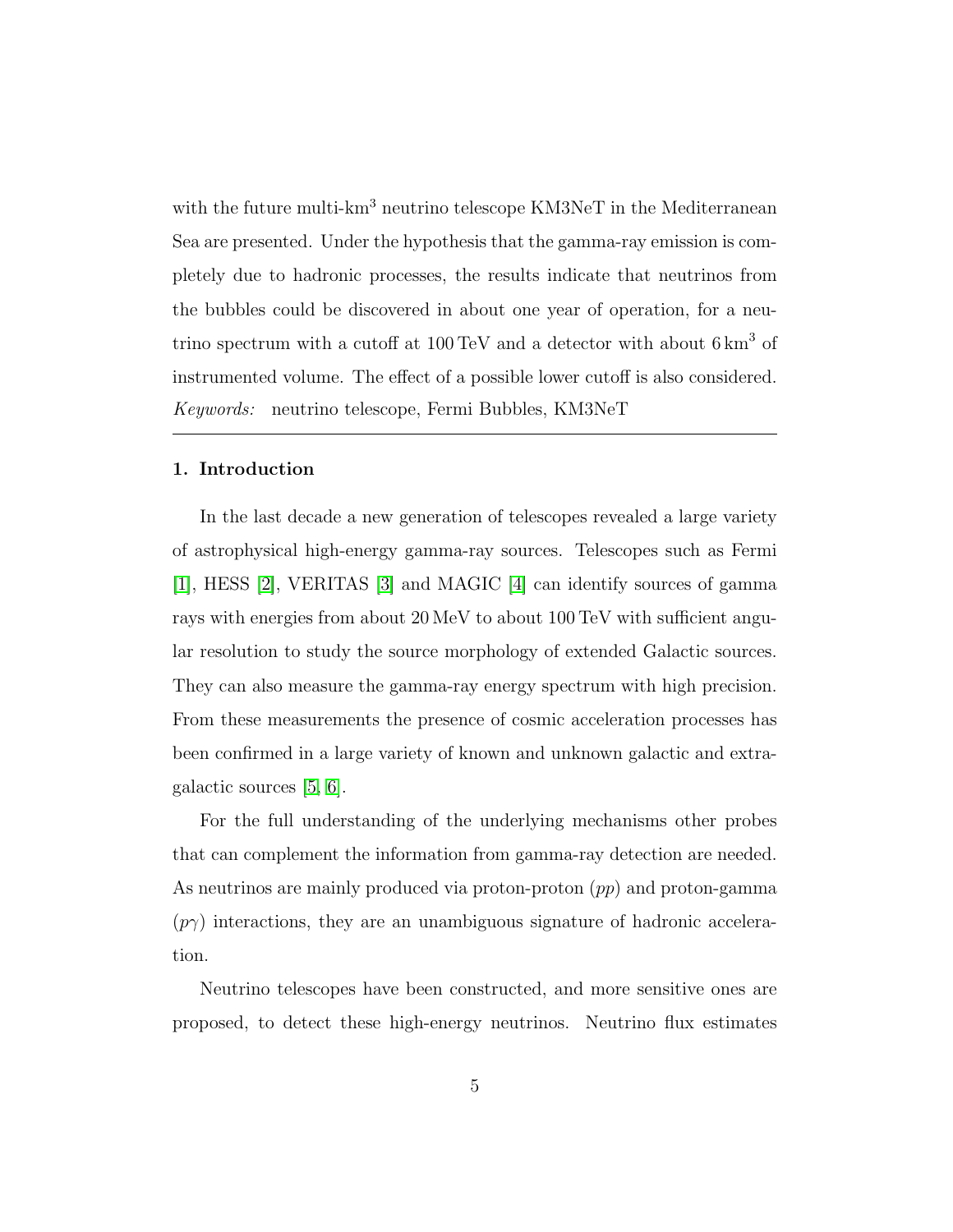indicate that detectors of  $km^3$ -scale instrumented volume are required [\[7\]](#page-23-6). The IceCube  $[8]$  detector located at the South Pole, about  $1 \text{ km}^3$  in size, is taking data in its final configuration since 2011. In the northern hemisphere ANTARES is the largest operating detector located in the Mediterranean Sea 40 km off the French coast near Toulon [\[9\]](#page-23-8). It has an instrumented volume of about 0.01 km<sup>3</sup> and it is taking data in its final configuration since 2008. The KM3NeT consortium [\[10\]](#page-23-9) proposes the construction of a multi-km<sup>3</sup> telescope in the Mediterranean Sea (KM3NeT). From their respective locations, KM3NeT and ANTARES will detect upward-going neutrinos from about  $3.5\pi$  sr of the sky, including the Galactic centre and most of the Galactic plane, where many TeV gamma-ray sources are located [\[5,](#page-23-10) [7\]](#page-23-6).

In this work the response of the KM3NeT telescope to neutrinos from the Fermi bubbles (see below) is studied with Monte Carlo simulations under the hypothesis that a hadronic mechanism is responsible for the gammaray emission. In particular, the neutrino flux that could be discovered by KM3NeT is determined as a function of the number of observation years.

#### 2. The Fermi bubbles

A recent analysis of Fermi-LAT data [\[11\]](#page-23-11) revealed an intense gamma-ray emission from two large areas above and below the Galactic centre. The detected gamma-ray emission has the following characteristics:

• The emission areas are symmetric with respect to the Galactic plane and extend up to 50 degrees (10 kpc) north and south the Galactic centre, with a width of 40 degrees in Galactic longitude.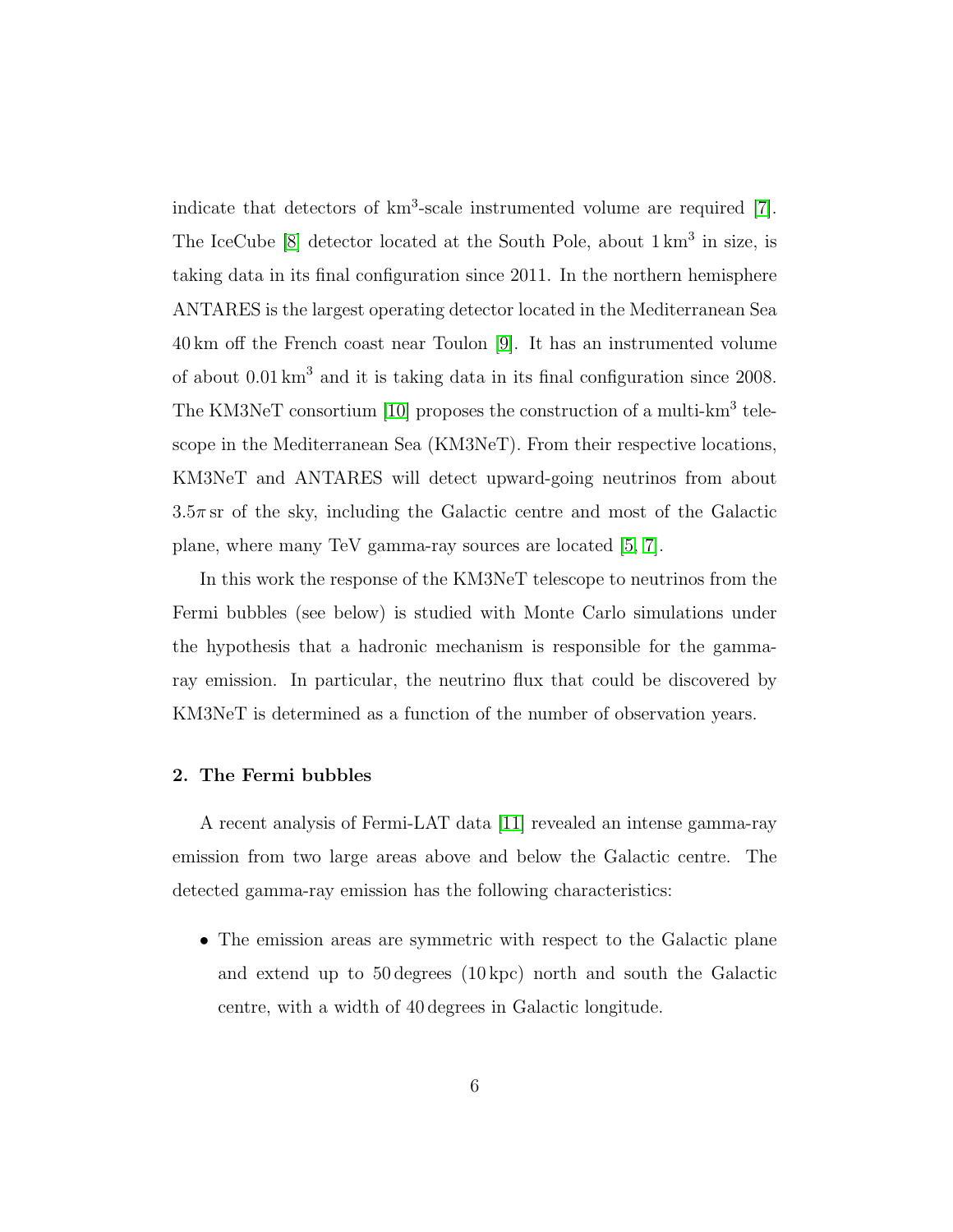- The gamma energy spectrum, measured from  $\sim 1 \,\text{GeV}$  to  $\sim 100 \,\text{GeV}$ , is compatible with a power-law spectrum described by  $E^2 d\Phi_{\gamma}/dE \approx$  $3-6 \times 10^{-7} \,\text{GeV} \,\text{cm}^{-2} \,\text{s}^{-1} \,\text{sr}^{-1}.$
- The emission is homogeneous within the bubbles. No significant differences were found between the northern and the southern bubble.
- The edges of the bubbles seem to be correlated with ROSAT X-ray maps at 1.5−2 keV, while the inner parts are correlated with the hardspectrum microwave excess known as WMAP haze [\[11,](#page-23-11) [12,](#page-23-12) [13\]](#page-23-13).

Several mechanisms have been suggested in the literature to explain this gamma-ray emission. Most of these explanations rely on leptonic processes and include inverse Compton scattering by electrons, either produced by long-lasting energy injections near the Galactic centre [\[11\]](#page-23-11) or accelerated through the second-order Fermi process generated by turbulent plasma throughout the entire bubble [\[14\]](#page-23-14). Other processes such as recent transient AGN activity near the Galactic centre [\[15\]](#page-23-15), millisecond pulsars [\[16\]](#page-24-0) and dark matter annihilation [\[17\]](#page-24-1) have also been put forward.

Currently the observed features cannot be fully explained by these predominantly leptonic processes, which has led to a proposal for an underlying hadronic process [\[18\]](#page-24-2). A cosmic ray population associated with long-timescale star formation in the Galactic centre (of the order of  $10^{10}$  years) was hypothesised to have been injected into the bubbles where it interacts with the ambient matter and produces high-energy gamma rays through  $\pi^0$  decay. Pair production is responsible for the generation of secondary electrons producing the synchrotron radiation observed as microwaves. In this scenario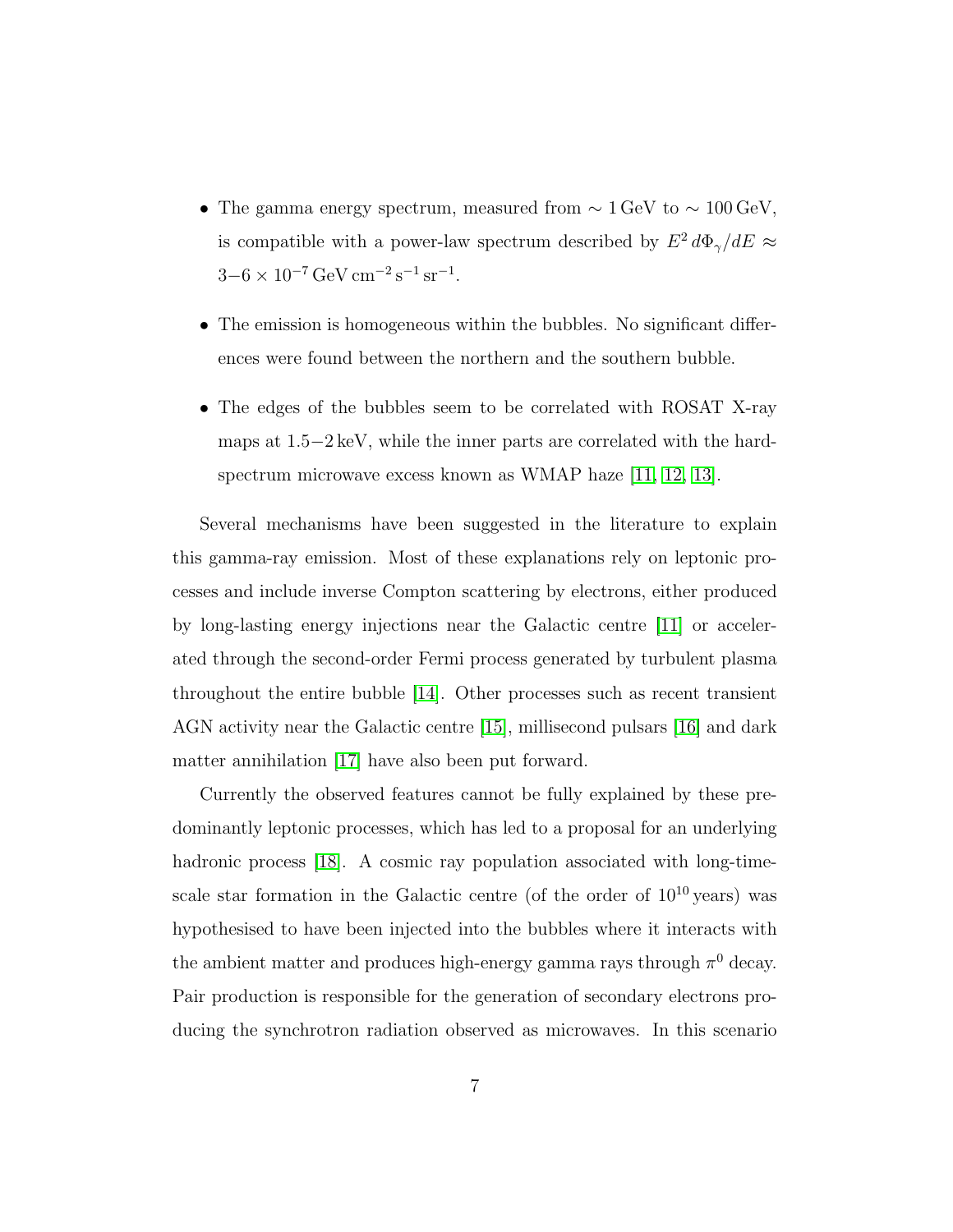neutrinos are produced through the decay of charged pions. The leptonic and hadronic mechanisms require very different galactic diffusion characteristics.

Recently the morphological and spectral characteristics of the WMAP haze have been reviewed [\[13\]](#page-23-13), with important implications for the possible production scenarios. The author considers all the proposed models to explain the gamma and the WMAP haze emission and concludes that hybrid emission scenarios will likely be required.

The detection of high-energy neutrinos can distinguish between hadronic and leptonic models. Only if a hadronic process is totally or partially responsible for the production of gamma rays from the Fermi bubbles, neutrinos will also be produced. The KM3NeT telescope, to be located in the deep Mediterranean Sea, will be the ideal instrument for the observation of neutrinos from the Fermi bubbles.

#### 3. The detector

The KM3NeT consortium aims at installing a deep-sea research infrastructure hosting a multi-cubic-kilometre high-energy neutrino detector in the Mediterranean Sea. During the Design Study<sup>[1](#page-6-0)</sup>, several technical solutions were investigated and the results reported in the Technical Design Report [\[20\]](#page-24-3). During a Preparatory Phase<sup>[2](#page-6-1)</sup>, a final design concept was defined. Currently prototyping activities are in progress to prepare for the construction phase.

The detection principle relies on the detection of Cherenkov light induced

<span id="page-6-1"></span><span id="page-6-0"></span><sup>&</sup>lt;sup>1</sup>Supported by the EU in FP6, contract n<sup>°</sup> 011937

<sup>&</sup>lt;sup>2</sup>Supported by the EU in FP7, grant agreement n<sup>o</sup> 212525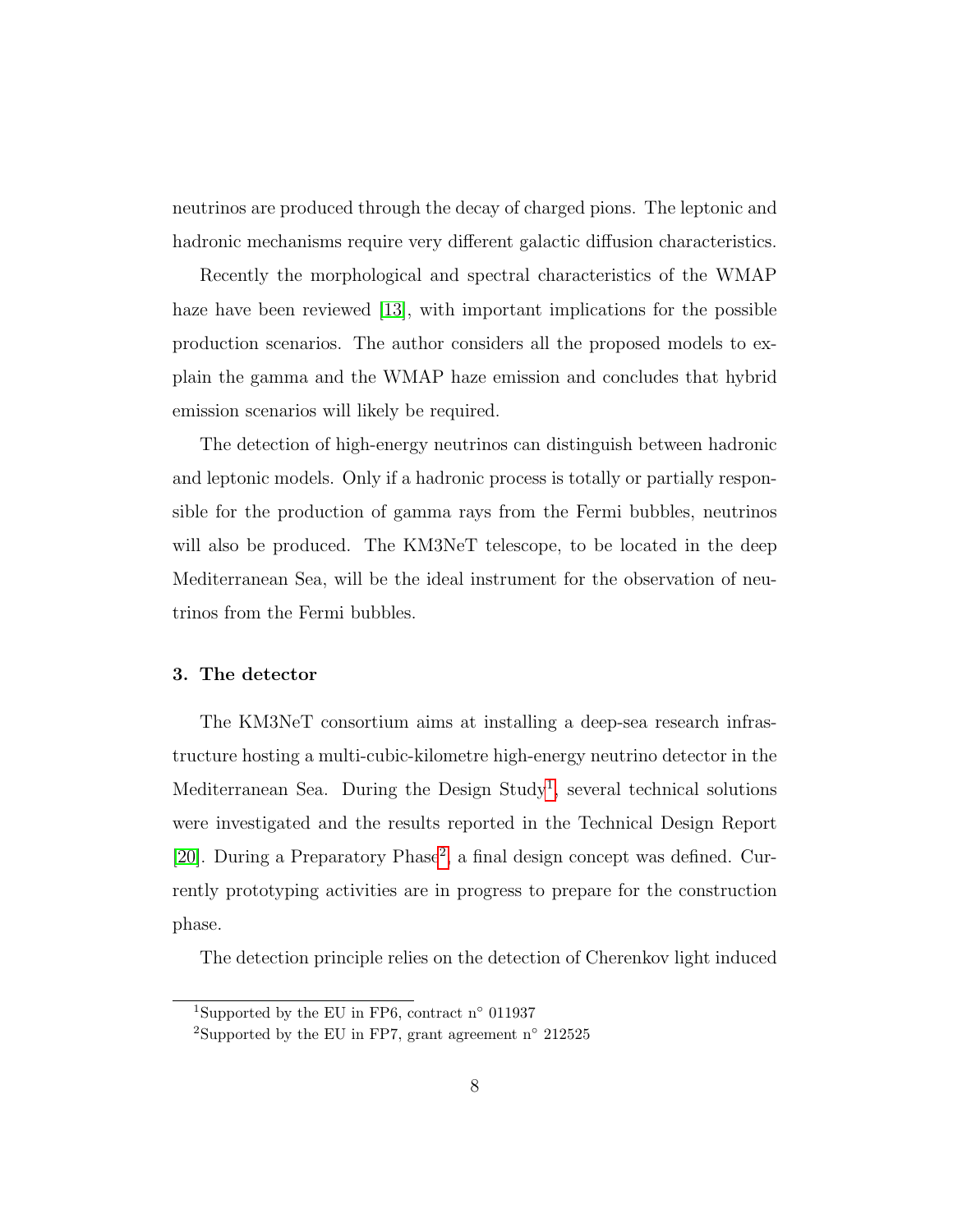by secondary charged particles produced in neutrino-nucleus interactions inside or near the detector. The Cherenkov light is detected by photomultiplier tubes (PMTs) contained in glass spheres that are designed to resist the hydrostatic pressure of the deep-sea environment. These instrumented spheres are called Optical Modules (OMs).

The geometry of the detector [\[21\]](#page-24-4) simulated in this work consists of a three-dimensional array of OMs attached to vertical structures (Detection Units, DUs). An array of DUs constitutes a detector building block. Several building blocks form the full detector of about 300 DUs. A DU, which is anchored to the sea floor and kept upright by a submerged buoy, consists of horizontal bars equipped with 2 OMs, one at each end. Adjacent bars are oriented orthogonally to each other. The DUs are connected to shore by an electro-optical cable. Each OM consists of 31 3-inch PMTs [\[22\]](#page-24-5) housed inside a 17-inch pressure-resistant glass sphere covering almost a  $4\pi$  field of view.

For this work, a detector of 308 DUs (two building blocks of 154 DUs each, arranged uniformly in a circular area) with an average separation between adjacent DUs of 180 m has been simulated. Each simulated DU consists of 20 bars of 6 m length with a vertical spacing of 40 m (40 OMs per DU). The total instrumented detector volume is about  $6 \text{ km}^3$ .

# 4. Monte Carlo simulation

In order to study the sensitivity of the KM3NeT telescope for the detection of neutrinos from the Fermi bubbles, we use a Monte Carlo simulation framework. The framework is based on the ANTARES software [\[23\]](#page-24-6), modified for a  $km^3$ -scale detector and using OM properties appropriate for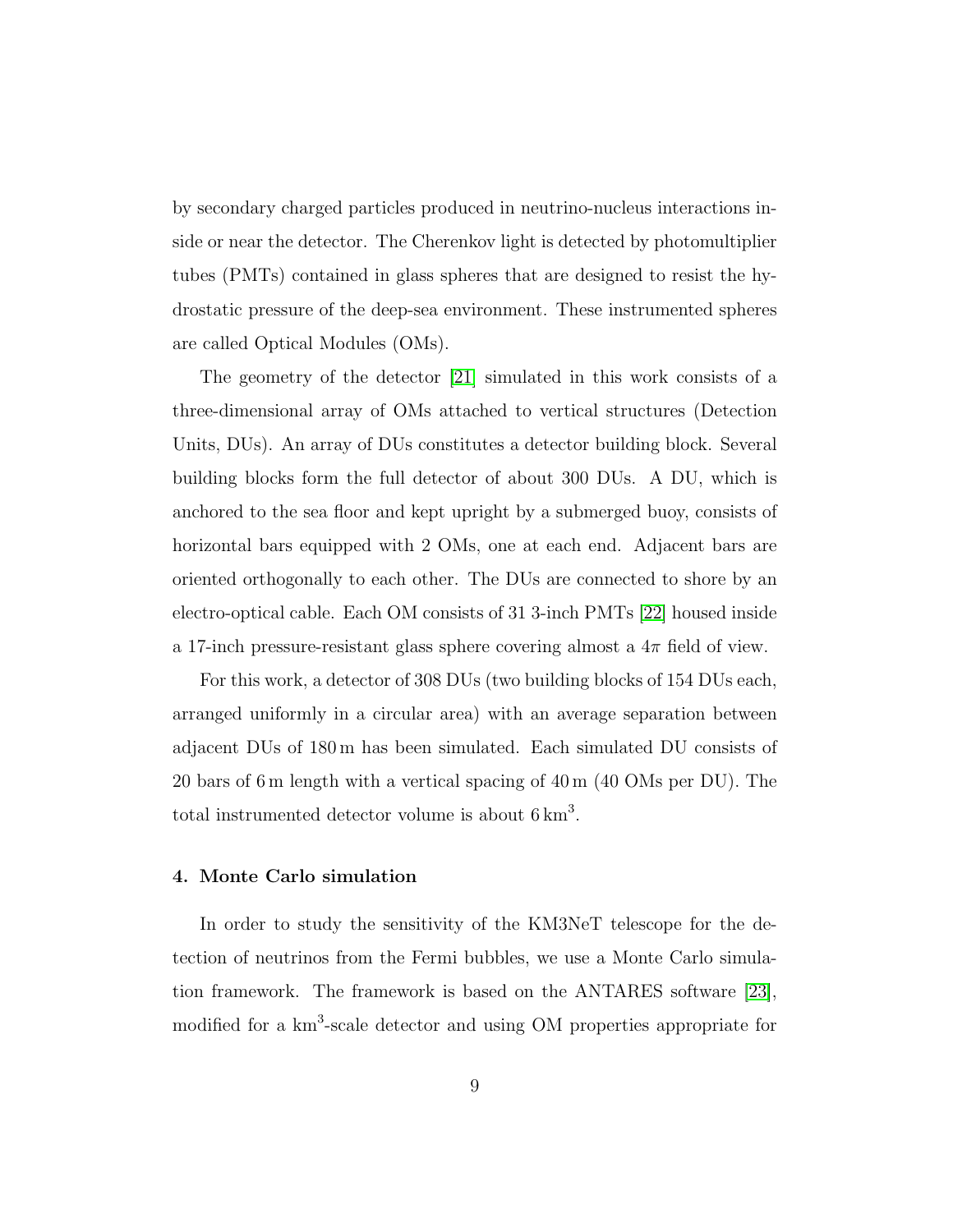KM3NeT. The simulation chain consists of the generation of muon neutrinos from the bubbles, the generation of atmospheric muon and neutrino backgrounds, the neutrino charged-current interactions, the propagation of the produced muons in rock and sea water, the generation of Cherenkov light, the <sup>40</sup>K background and the digitisation of the PMT signals. Optical properties of the sea water and the PMT characteristics are taken into account in the simulation. The depth and the optical water properties measured at the Sicilian Capo Passero site have been used [\[20\]](#page-24-3). Background light due to the presence of <sup>40</sup>K in salt water has been simulated adding an uncorrelated hit rate of 5 kHz per PMT and a time-correlated hit rate of 500 Hz per OM (two coincident hits in different PMTs inside the same OM). These parameters have been estimated with a complete simulation based on GEANT4 [\[24\]](#page-24-7). The 5 kHz of uncorrelated hit rate is consistent with the baseline of 50 kHz measured with the 10-inch PMTs of the ANTARES experiment [\[25\]](#page-24-8).

The muon track direction is reconstructed from the simulated arrival times of Cherenkov photons and the PMT positions. The reconstruction algorithm is based on a hit selection and on a maximum likelihood fit that uses probability density functions for the photon arrival times at the PMTs. In addition to the positions and track directions, the number of hits used for the reconstruction  $(N_{\text{hit}})$  and a track fit quality parameter  $(\Lambda)$  are given as output. The  $\Lambda$  parameter is determined from the likelihood and from the number of compatible track solutions found by the algorithm and is used to reject badly reconstructed events [\[26\]](#page-24-9). The Nhit parameter is correlated with the muon energy.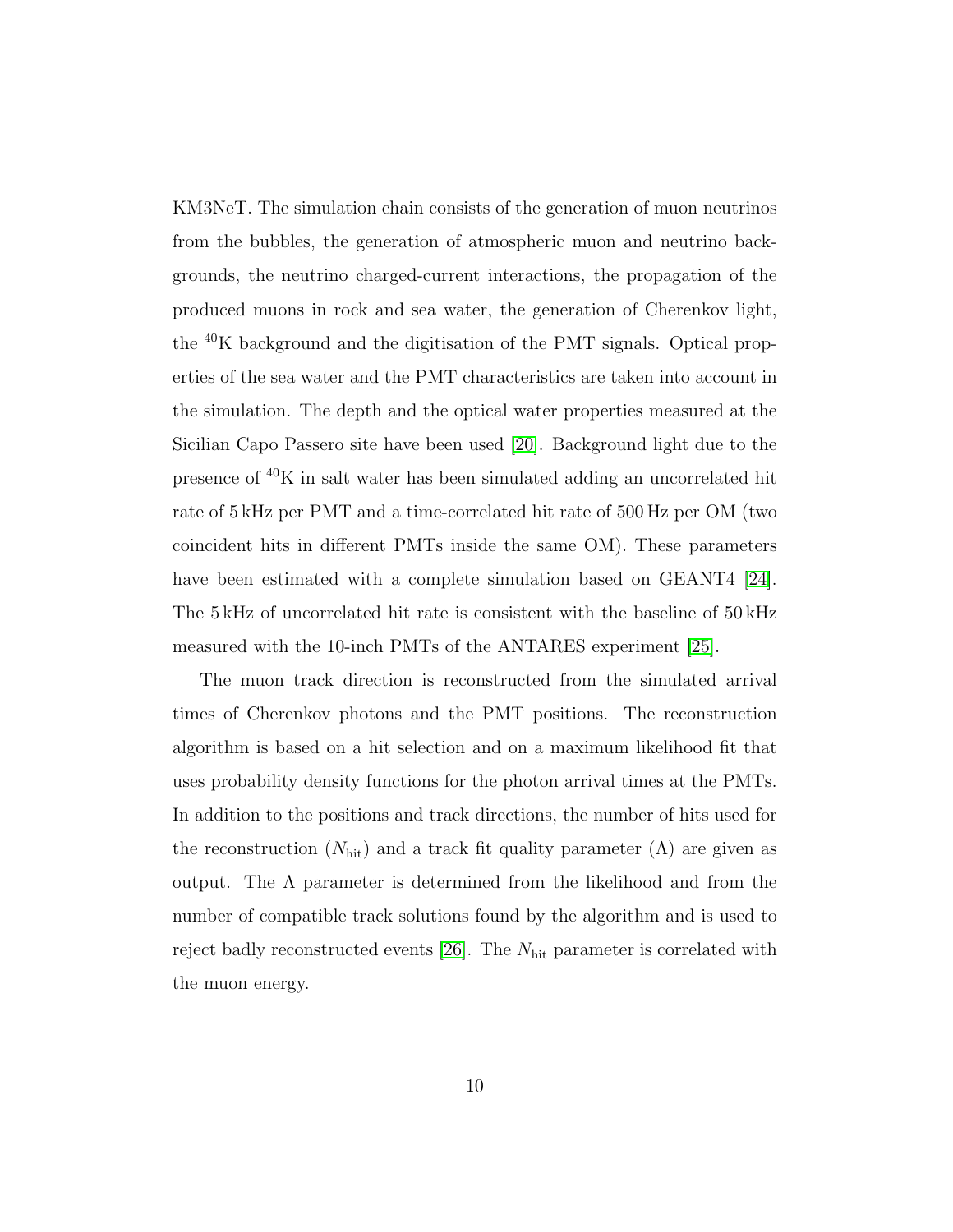# 4.1. Neutrinos from the Fermi bubbles

Muon neutrinos from the Fermi bubbles were generated homogeneously within two circular regions of 19° radius around two positions in the sky at the equatorial coordinates declination  $\delta = -15^{\circ}$  and right ascension  $\alpha = 243^{\circ}$ for the northern bubble and  $\delta = -44^{\circ}$  and  $\alpha = 298^{\circ}$  for the southern bubble. The simulated neutrino energy is between  $10^2$  and  $10^8$  GeV.

Figure [1](#page-10-0) shows the percentage of Monte Carlo neutrinos that are up-going in local detector coordinates. Since only up-going events can be unambiguously classified as neutrino candidates, Fig. [1](#page-10-0) represents the Fermi bubbles' visibility for a neutrino telescope in the Mediterranean Sea. Black points are the edges of the two bubbles as reported in [\[11\]](#page-23-11). The average visibility for a detector located at a latitude of  $36°16'$  N is  $58\%$  of the time for the northern bubble and 80% for the southern bubble. We note that for IceCube only a small fraction of the Fermi bubbles lies below the horizon (solid red line in Fig. [1\)](#page-10-0), leading to a significantly reduced sensitivity compared to a similar detector in the Mediterranean Sea [\[27\]](#page-25-0).

The generated Monte Carlo events can be weighted to reproduce different assumed neutrino spectra. The general energy dependence of the neutrino flux used in this analysis is a power law spectrum with a spectral index of −2 and an exponential cutoff:

<span id="page-9-0"></span>
$$
\frac{d\Phi_{\nu}^{E_c}}{dE} = K_{0\nu} \cdot E^{-2} \cdot e^{-E/E_c},\tag{1}
$$

where  $E_c$  is the cutoff energy. For this analysis we consider three cases:  $d\Phi_{\nu}^{\infty}/dE$ , i.e. a pure power law spectrum with spectral index  $-2$ , as well as  $d\Phi_{\nu}^{100}/dE$  and  $d\Phi_{\nu}^{30}/dE$  with cutoffs at 100 TeV and 30 TeV, respectively.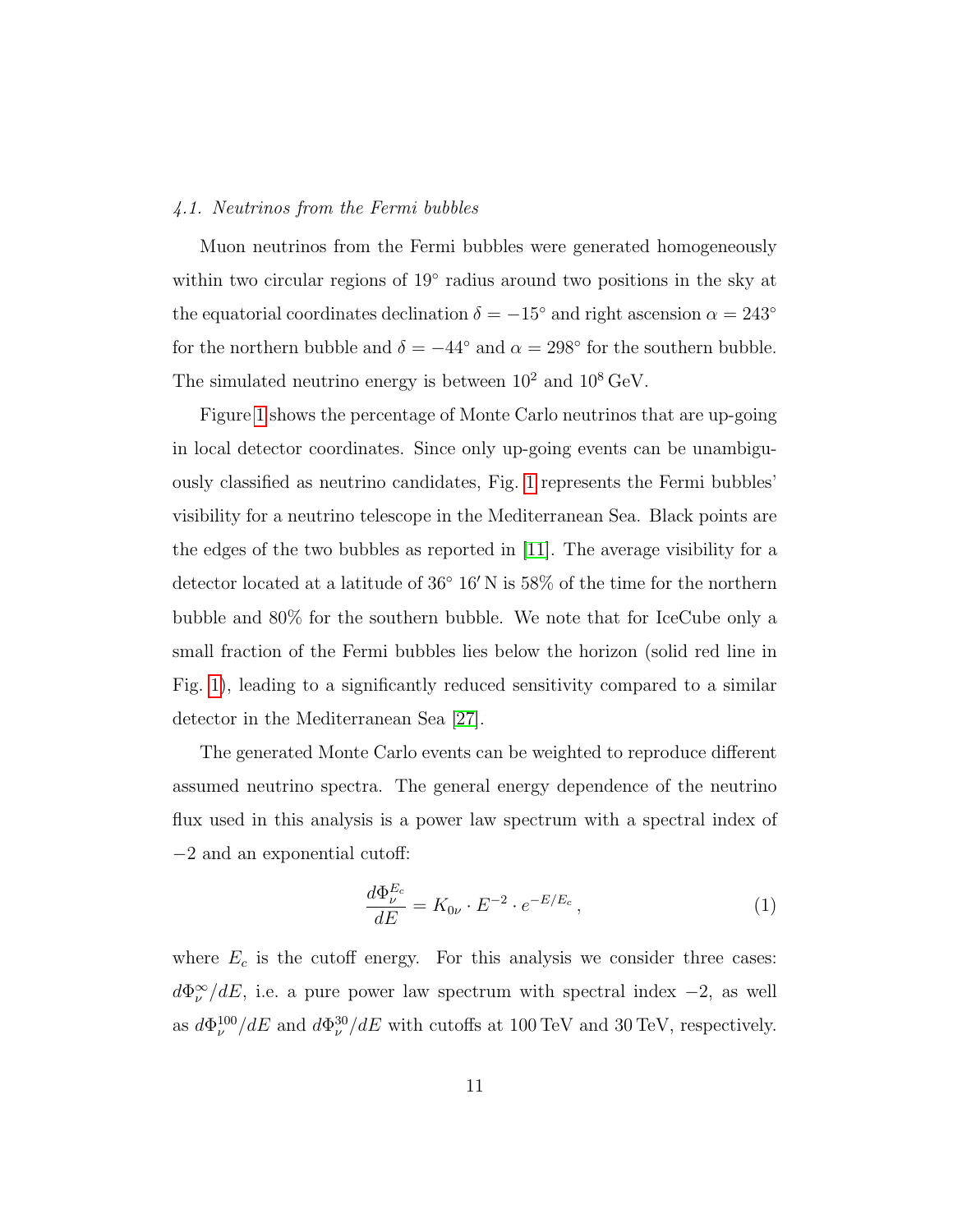The cutoff at  $E_c = 100 \,\text{TeV}$  is consistent with an assumed cutoff of the proton energy distribution in the Fermi bubbles at a few PeV (corresponding to the position of the "knee" in the cosmic ray energy spectrum). The second cutoff value considered,  $E_c = 30 \,\text{TeV}$ , is more conservative and does not require the assumption that the Fermi bubbles populate the cosmic ray spectrum up to the knee.



<span id="page-10-0"></span>Figure 1: Galactic coordinates of simulated neutrino from the Fermi bubbles. The color code indicates the fraction of Monte Carlo neutrinos that are up-going in local detector coordinates. The measured bubble edges ([\[11\]](#page-23-11) Table 1) are also reported (black points). The red line represents the separation line between the northern and southern hemisphere.

Under the hypothesis that the source is transparent to gamma rays and that the mechanism responsible for the gamma-ray emission is hadronic, the neutrino spectrum was estimated from the measured gamma-ray spectrum following the prescription described in [\[19\]](#page-24-10). The measured Fermi bubble gamma-ray spectrum is consistent with a  $E^{-2}$  shape and a normalisation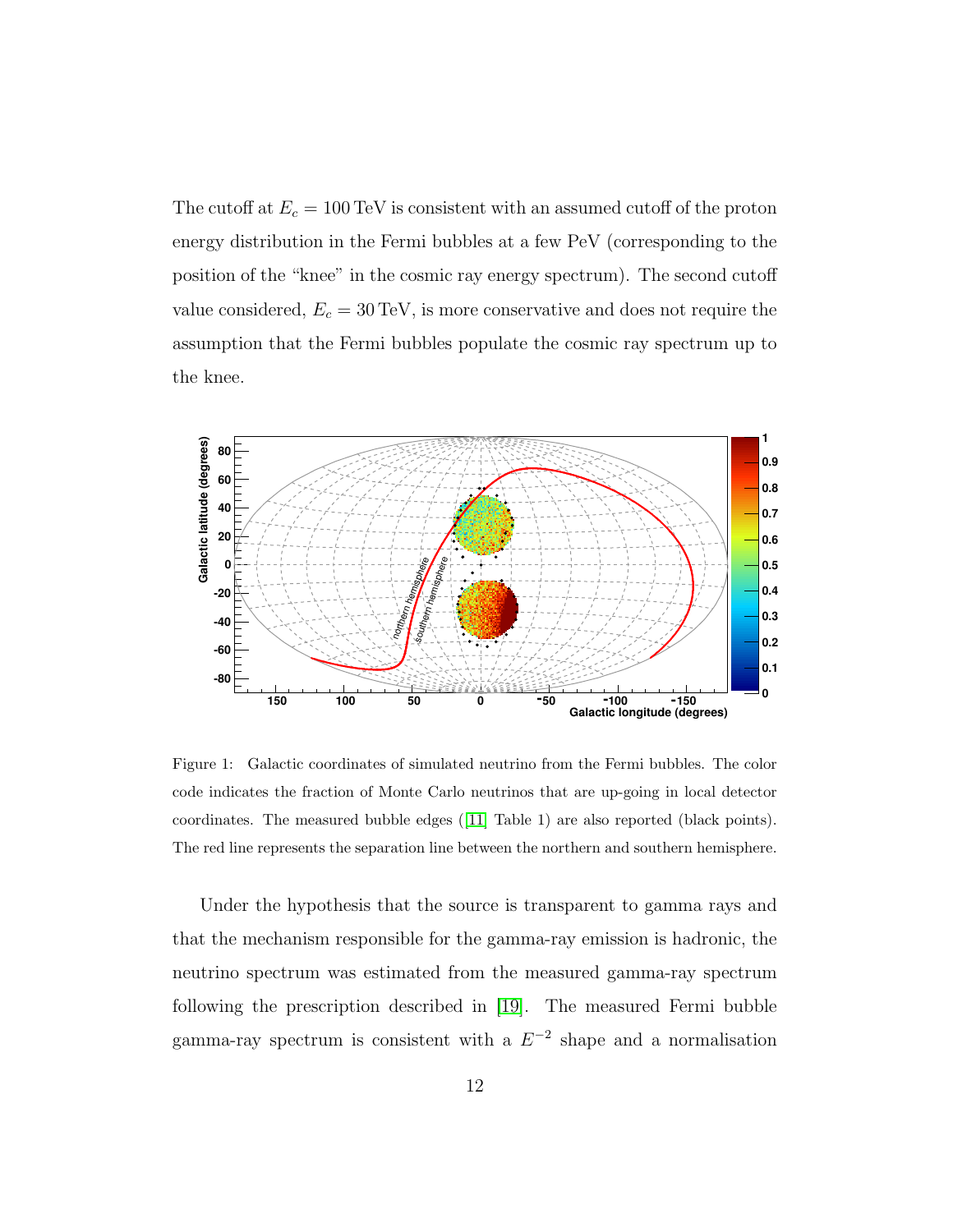$K_{0\gamma} \approx 4 \times 10^{-7} \text{ GeV cm}^{-2} \text{s}^{-1} \text{ sr}^{-1}$ . Using this gamma-ray flux and taking into account the 0.7 sr solid angle of the two simulated bubbles, we estimated the corresponding muon neutrino plus antineutrino flux to have  $K_{0\nu} \approx 1 \times$  $10^{-7} \text{ GeV cm}^{-2} \text{s}^{-1}$ .

#### 4.2. Atmospheric muons

Cosmic rays entering the atmosphere produce extensive air showers that contain high-energy muons. Although the sea water above the detector serves as a shield, many of these muons reach the detector. Therefore down-going tracks are excluded from the analysis. However, atmospheric muons misreconstructed as up-going remain a significant background. Simulating atmospheric muon background in a large detector requires huge amounts of CPU time and data storage. Atmospheric muons were generated with the fast MUPAGE code [\[28\]](#page-25-1). This code, which is based on a full Monte Carlo simulation of primary cosmic ray interactions and shower propagation in the atmosphere, provides a parameterisation of the underwater flux of atmospheric muons including also multi-muon events ("muon bundles").

Atmospheric muons were generated in the range  $1 \text{ TeV} \leq E_b < 10 \text{ TeV}$ , where  $E_b$  is the sum of the energies of all single muons in the bundle. This sample is statistically equivalent to a live time of 2 hours. To efficiently increase statistics in the high-energy region an additional sample equivalent to 8 days of live time was generated with  $E_b \geq 10$  TeV. The Monte Carlo samples were then reweighted to the relevant experimental live time.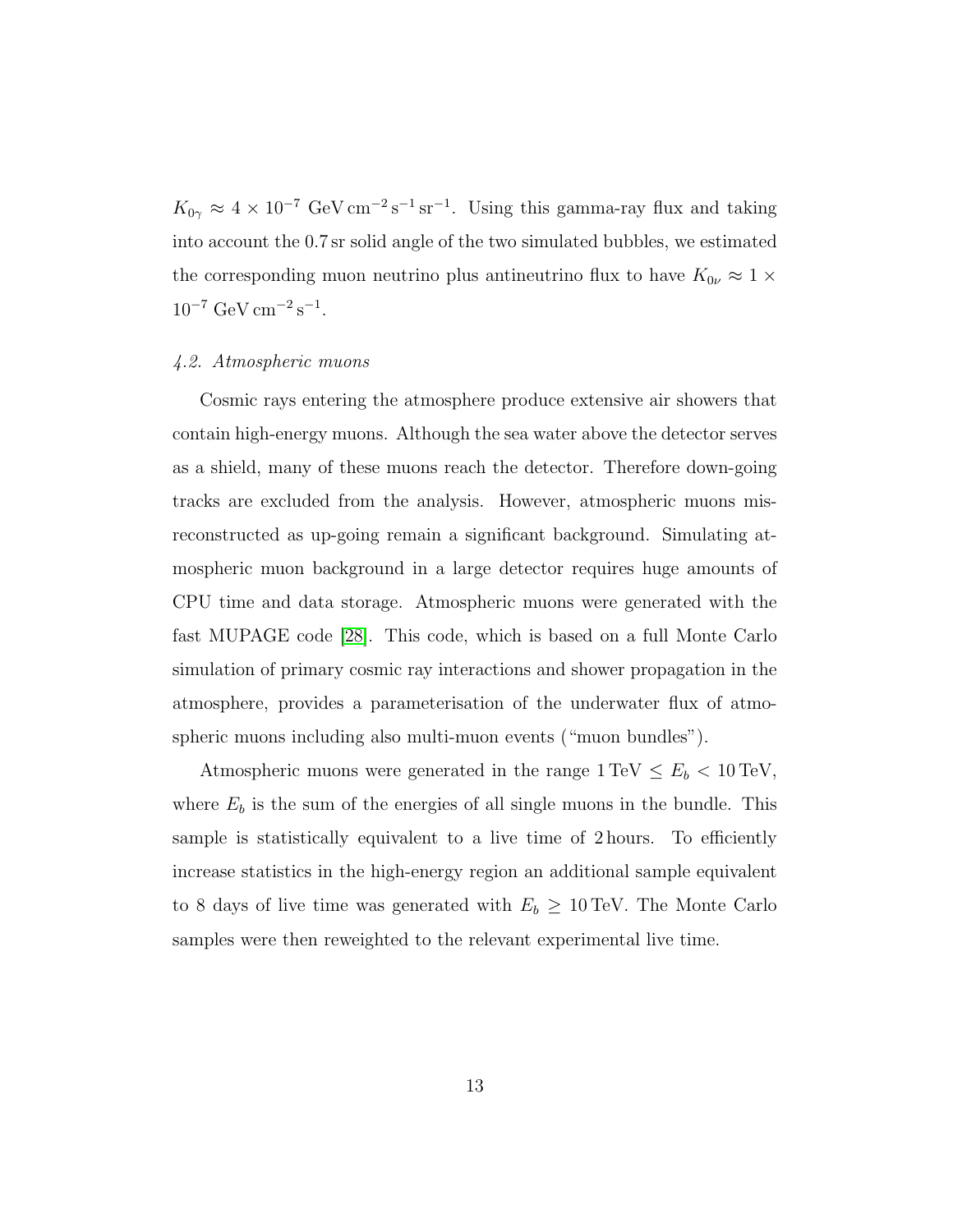#### 4.3. Atmospheric neutrinos

A large number of secondary particles is produced in a cosmic ray interaction in the atmosphere. The production of pions and kaons and their subsequent decay chains produce a large flux of atmospheric neutrinos, called "conventional flux", with an energy distribution proportional to  $E_{\nu}^{-3.7}$  at neutrino energies  $E_{\nu}$  larger than about 1 TeV. The production of neutrinos from heavy quark is responsible for a high-energy component  $(E_{\nu} \geq 10 \,\text{TeV})$  in the atmospheric neutrino spectrum. This contribution, called "prompt", is not well known, but several predictions are available [\[29,](#page-25-2) [30\]](#page-25-3). The atmospheric neutrino flux is an irreducible background for the detection of neutrinos of cosmic origin.

The atmospheric muon neutrino and antineutrino background was generated in the energy range  $10^2 \text{ GeV} \leq E_{\nu} \leq 10^8 \text{ GeV}$  and over the full solid angle. The events are weighted to reproduce the conventional atmospheric neutrino flux following the Bartol model [\[31\]](#page-25-4). The uncertainty on the Bartol normalisation factor is taken to be about 25–30% [\[32\]](#page-25-5). A prompt contribution is also taken into account through the event weights. The models in [\[29,](#page-25-2) [30\]](#page-25-3) have been considered and the model with the highest neutrino flux, corresponding to the highest prediction of the Recombination Quark Parton Model (RQPM) [\[33\]](#page-25-6), has been used in the present analysis.

## 5. Flux discovery potential

The present analysis was restricted to events reconstructed as up-going and located within 19◦ around the centre of each Fermi bubble. The bubbles are considered as discovered if the number of detected events in a given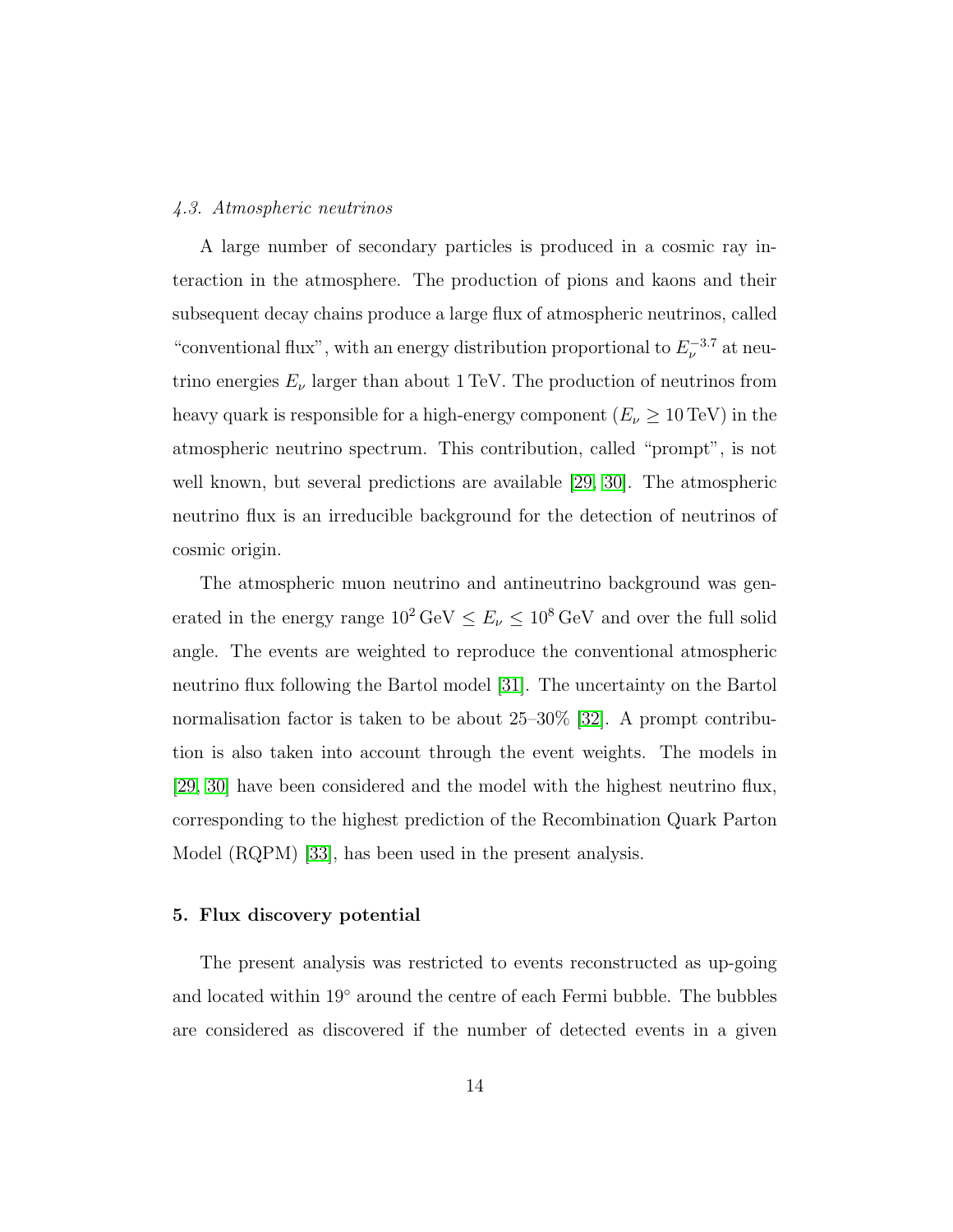detector live time has a probability of  $\alpha = 2.85 \times 10^{-7}$  or less to originate purely from background in  $1-\beta = 50\%$  of all experiments. This corresponds to a significance of  $5\sigma$  (area of the one-sided Gaussian tail).

The signal flux required to claim a discovery is calculated from the simulated average number of background events,  $\langle n_{\text{back}} \rangle$ . First, the minimum (critical) number of events,  $n_0$ , that satisfies

$$
\sum_{n_{\rm obs}=n_0}^{\infty} P(n_{\rm obs}|\langle n_{\rm back}\rangle) < \alpha \tag{2}
$$

is determined, where  $P(n_{\text{obs}}|\langle n_{\text{back}}\rangle)$  is the Poisson probability for observing  $n_{\text{obs}}$  events given  $\langle n_{\text{back}} \rangle$ . The value  $n_0$  is the minimum number of events required to claim a deviation from the background-only hypothesis with a statistical significance defined by the *p*-value  $\alpha$ . The confidence level C.L. is related to the *p*-value via C.L. =  $1 - \alpha$ .

In case of the presence of a signal of strength  $n_{\alpha}$ , the probability to observe  $n_0$  or more events is related to the statistical power  $(1 - \beta)$  by

$$
\sum_{n_{\text{obs}}=n_0}^{\infty} P(n_{\text{obs}}|\langle n_{\alpha}\rangle + \langle n_{\text{back}}\rangle) = 1 - \beta.
$$
 (3)

The signal strength  $n_{\alpha}(\langle n_{\text{back}}\rangle)$  resulting from (3) would lead to an observation with a *p*-value less than  $\alpha$  in a fraction  $(1 - \beta)$  of the experiments.

In order to determine the minimum flux  $\phi_{\alpha}$  needed for a discovery (discovery flux), the cuts on  $\Lambda$  and  $N_{\text{hit}}$  were varied and the minimum in the Model Discovery Potential (MDP) [\[34\]](#page-25-7), defined as MDP =  $n_{\alpha}(\langle n_{\text{back}}\rangle)/\langle n_{s}\rangle$ was sought. Here,  $\langle n_s \rangle$  is the number of signal events resulting from the model flux [\(1\)](#page-9-0) with  $K_{0\nu} \approx 1 \times 10^{-7} \text{ GeV cm}^{-2} \text{ s}^{-1}$  after cuts. The discovery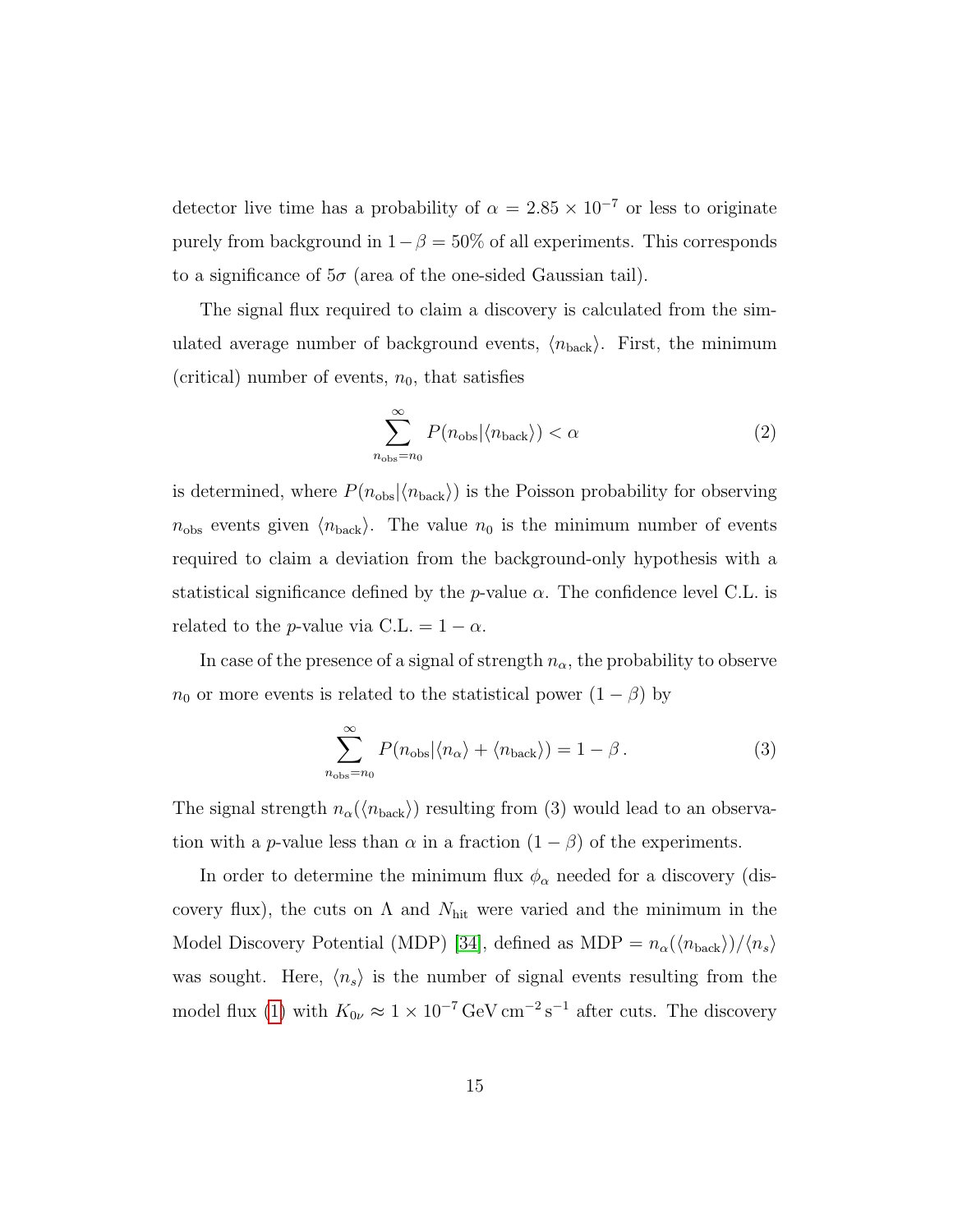flux is then related to the MDP by

$$
\phi_{\alpha} = K_{0\nu} \cdot \text{MDP} = K_{0\nu} \cdot \frac{n_{\alpha}(\langle n_{\text{back}} \rangle)}{\langle n_s \rangle}.
$$
\n(4)

Figure [2](#page-14-0) shows the cumulative distributions (as functions of  $\Lambda$  and  $N_{\text{hit}}$ ) of the numbers of events per year, reconstructed as up-going in the bubble region, for the different Monte Carlo samples. Figure [2](#page-14-0) demonstrates that most of the events due to atmospheric muons that are misreconstructed as up-going can be rejected by imposing an appropriate cut on  $\Lambda$ , while an appropriate cut on  $N_{\text{hit}}$  helps in the rejection of atmospheric neutrino background events [\[35\]](#page-25-8).



<span id="page-14-0"></span>Figure 2: Cumulative distribution of the number of events per year reconstructed as up-going in the bubble region as a function of  $\Lambda$  (left panel) and of  $N_{\rm hit}$  (right panel) for the different Monte Carlo samples. For the right panel a cut  $\Lambda \ge -10$  was applied.

The cuts required to minimise the MDP vary for the different flux assumption and are given in Tab. [1.](#page--1-0) Figure [3](#page-15-0) shows the spectrum of reconstructed signal and background up-going events per year in the region of the bubbles as a function of the simulated neutrino energy. The signal energy spectrum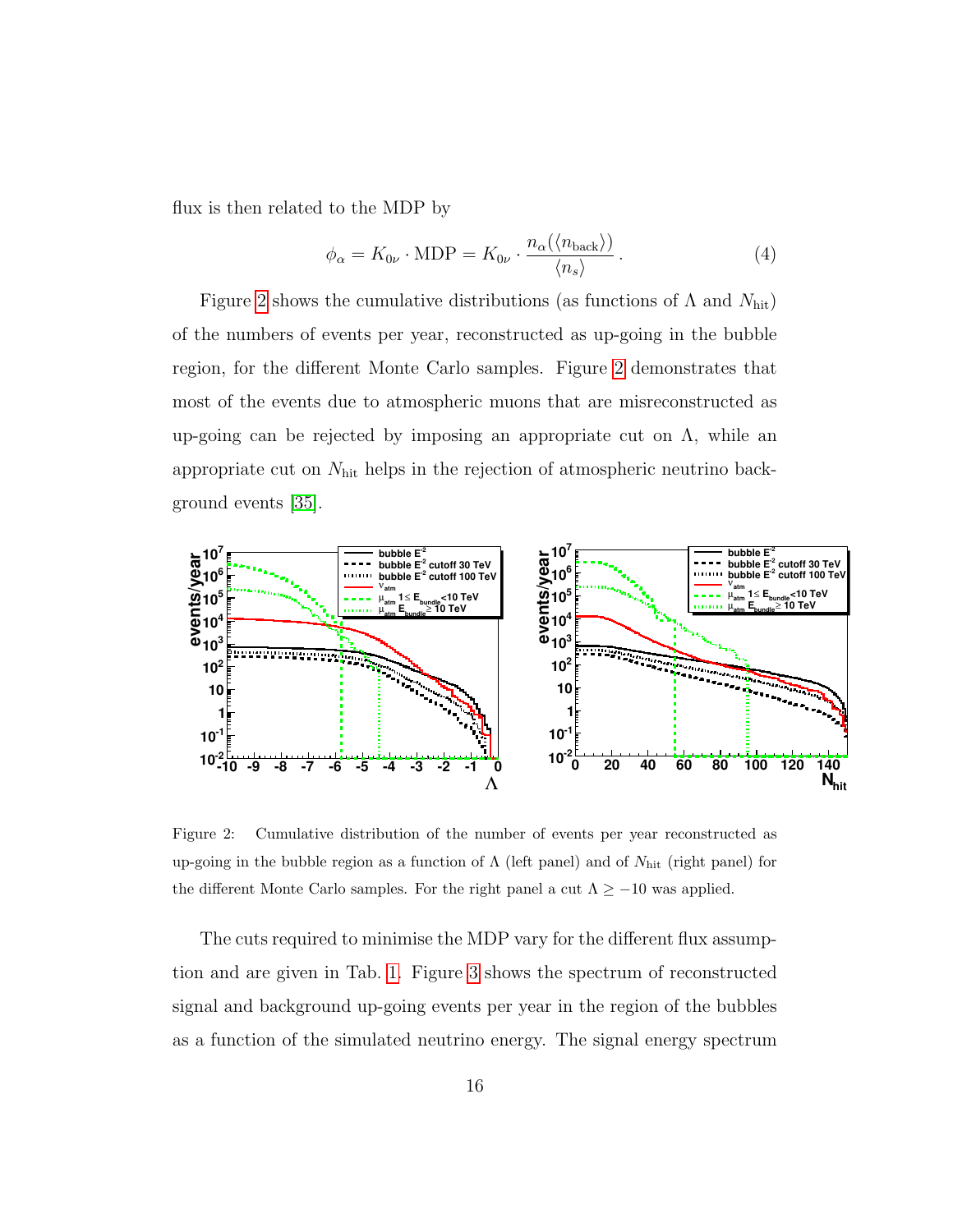

<span id="page-15-0"></span>Figure 3: Number of events per year reconstructed as up-going in the bubble region as a function of the simulated neutrino energy, for the signal and the atmospheric neutrino background with and without the cuts required to minimise the MDP ( $5\sigma$  C.L.,  $50\%$ probability). The assumed normalisation factor is  $K_{0\nu} = 1 \times 10^{-7} \text{ GeV cm}^{-2} \text{ s}^{-1}$ . The bin width in  $\log_{10}(E_{\nu})$  is 0.1.

from the bubbles, after the cuts, is centred at about 500 TeV for  $d\Phi_{\nu}^{\infty}/dE$ (see Eq. [\(1\)](#page-9-0)) (a), at about 40 TeV for  $d\Phi_{\nu}^{100}/dE$  (b) and at about 25 TeV for  $d\Phi_{\nu}^{30}/dE$  (c). The numbers of events at the reconstruction level and after the cuts in one year of data taking are reported in Tab. [1](#page--1-0) for a source with a flux normalisation factor of  $K_{0\nu} = 1 \times 10^{-7} \text{ GeV cm}^{-2} \text{ s}^{-1}$ .

With the small simulated live time of the atmospheric muon samples the number of events per year at cut level due to the atmospheric muons is zero (see Tab. [1\)](#page--1-0). By extrapolating in these data sets the trends of the numbers of events per year as a function of  $\Lambda$  and  $N_{\text{hit}}$  (Fig. [2\)](#page-14-0), it was estimated that, in the cases of source neutrino spectra with cutoffs, the contribution of atmospheric muons to the background does not exceed 25% of the atmospheric neutrino background events reported in Tab. [1.](#page--1-0) A 25% increase in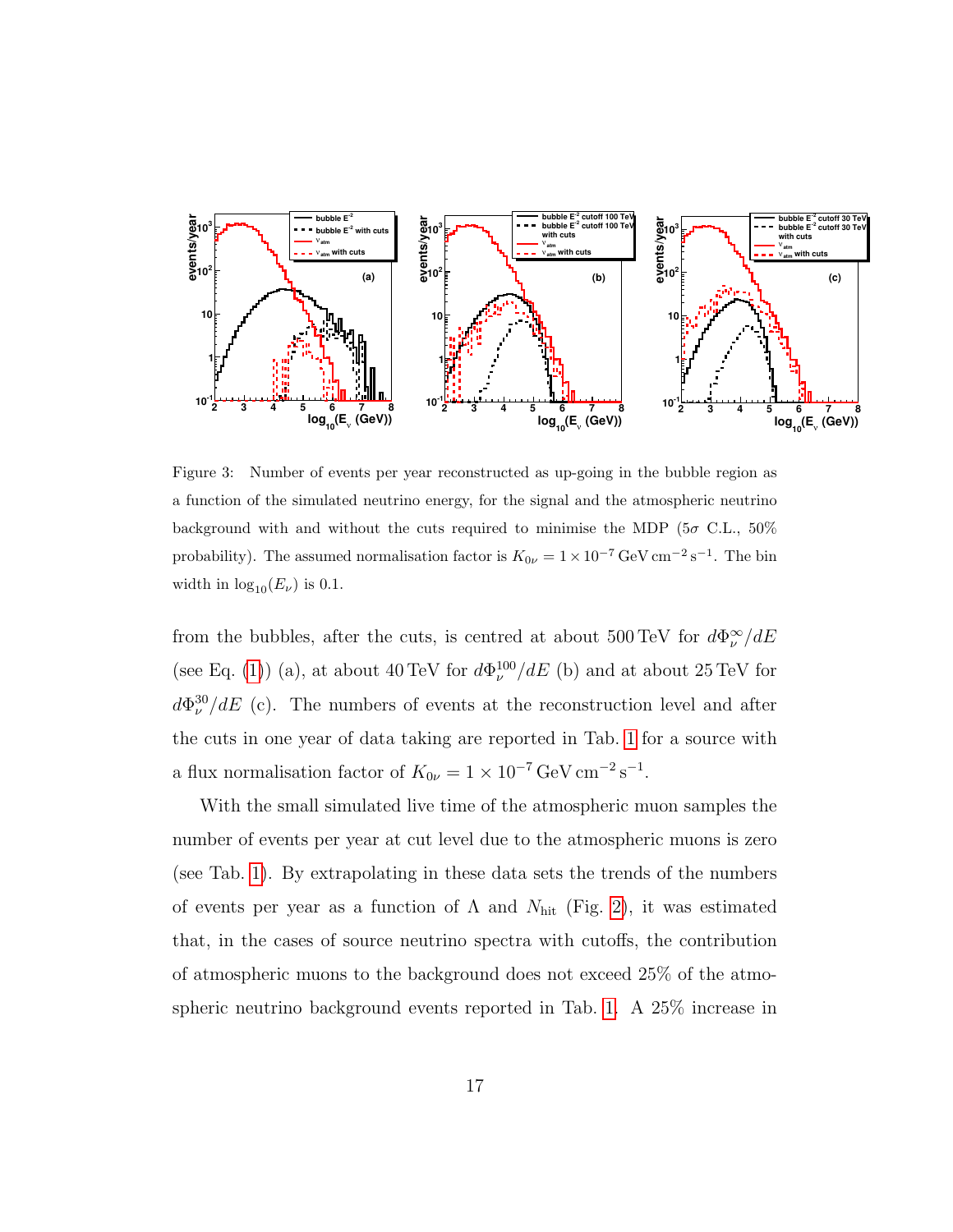| Spectrum                                |            | $\nu_{\rm sig}$ | $\nu_{\text{atm}}$ | $\mu_{\rm atm}$ | Λ      | $N_{\rm hit}$ |
|-----------------------------------------|------------|-----------------|--------------------|-----------------|--------|---------------|
| $\propto E^{-2}$                        | reco level | 770             | 17707              | $8 \times 10^6$ |        |               |
|                                         | cut level  | 80              | 21                 | 0               | $-5$   | 129           |
| $\propto E^{-2}e^{-E/100\,{\rm TeV}}$   | reco level | 474             | 17707              | $8 \times 10^6$ |        |               |
|                                         | cut level  | 77              | 282                | 0               | $-4.7$ | 56            |
| $\propto E^{-2}e^{-E/30\,\mathrm{TeV}}$ | reco level | 315             | 17707              | $8 \times 10^6$ |        |               |
|                                         | cut level  | 53              | 658                | $\theta$        | -4.8   | 43            |

Table 1: Expected numbers of events in one year of data taking for the three samples of simulated events: neutrinos from the Fermi bubbles  $(\nu_{sig})$ , neutrinos from atmospheric background (conventional plus prompt RQPM)  $(\nu_{\text{atm}})$  and muons from atmospheric background ( $\mu_{\text{atm}}$ ). The cut values ( $\Lambda$  and  $N_{\text{hit}}$ ) and the numbers of events at the reconstruction level (reco level) and after the cuts (cut level) are also given. The cuts are those optimised for a discovery at  $5\sigma$  C.L., 50% probability, for a source with a normalisation factor of  $K_{0\nu} = 1 \times 10^{-7} \text{GeV cm}^{-2} \text{ s}^{-1}$ .

the number of background events corresponds to an increase of 10% in the flux limits. In the case of a pure power-law spectrum the contribution of atmospheric muons to the background is negligible.

In Fig. [4](#page-18-0) the discovery fluxes at  $5\sigma$  C.L.,  $50\%$  probability and  $3\sigma$  C.L., 50% probability for the neutrino spectra considered (see Eq. [\(1\)](#page-9-0)) are shown as functions of the observation time. The variation in the discovery fluxes due to the uncertainties in the atmospheric neutrino flux have been evaluated taking into account only the uncertainty on the normalisation factor of the conventional Bartol flux. The RQPM prompt model component contributes with about 46% and 10% in the number of neutrino background events after the cuts quoted in Tab. [1](#page--1-0) for the pure  $E^{-2}$  spectrum and for the exponential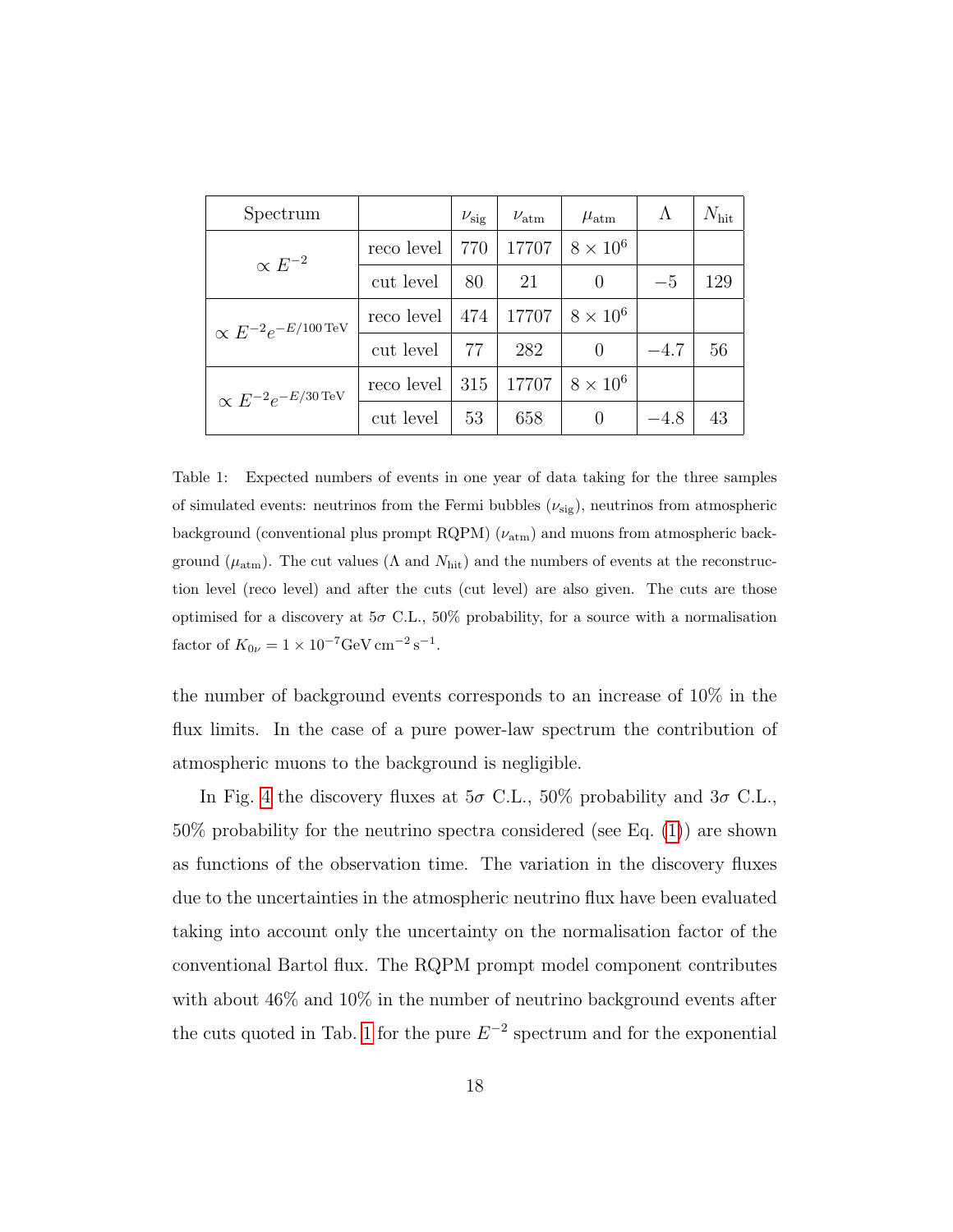cutoff spectra, respectively. A 25% uncertainty in the conventional Bartol atmospheric neutrino flux corresponds to a variation in the discovery flux of about 7% for  $d\Phi_{\nu}^{\infty}/dE$  (see Eq. [\(1\)](#page-9-0)) and 10% for  $d\Phi_{\nu}^{100}/dE$  and  $d\Phi_{\nu}^{30}/dE$ . These variations are shown in Fig. [4](#page-18-0) as bands around the discovery-flux curves.

If the neutrino normalisation factor is of the order of  $1 \times 10^{-7}$  GeV cm<sup>-2</sup> s<sup>-1</sup> the discovery of neutrinos from the Fermi bubbles is expected in about one year of data taking for a  $E^{-2}$  neutrino spectrum with a cutoff at 100 TeV. The first evidence  $(3\sigma \text{ C.L., } 50\% \text{ probability})$  could be obtained after a few months of data taking. For the more severe cutoff at 30 TeV the discovery is predicted to be achieved in about 5.5 years and first evidence in about 2.5 years.

Recently an analysis has been performed on 43 months of Fermi data in the energy range  $20 \,\text{GeV} < E_{\gamma} < 300 \,\text{GeV}$  [\[36\]](#page-25-9). This analysis covered several regions near the Galactic centre, some of which overlap with the bubble regions. This revealed the presence of an excess in the gamma ray flux around 130 GeV. This peak has been interpreted as an indication of dark matter annihilation into two photons. An alternative explanation, put forward in a separate analysis of the same data (in the range  $80\,{\rm GeV}\, < E_\gamma < 200\,{\rm GeV})$ [\[37\]](#page-25-10), is that the excess can be interpreted as a steepening of the power law spectrum of the Fermi bubble gamma rays at around 130 GeV. Such a steepening has a significant effect on the results of the present analysis. Therefore, a Fermi bubble neutrino spectrum that follows a power law spectrum according to  $d\Phi_{\nu}^{\infty}/dE$  with  $K_{0\nu}(E) = 10^{-7} \text{ GeV cm}^{-2} \text{ s}^{-1}$  up to 130 GeV and extends to higher energies proportional to  $E^{-2.3}$ , has been investigated. In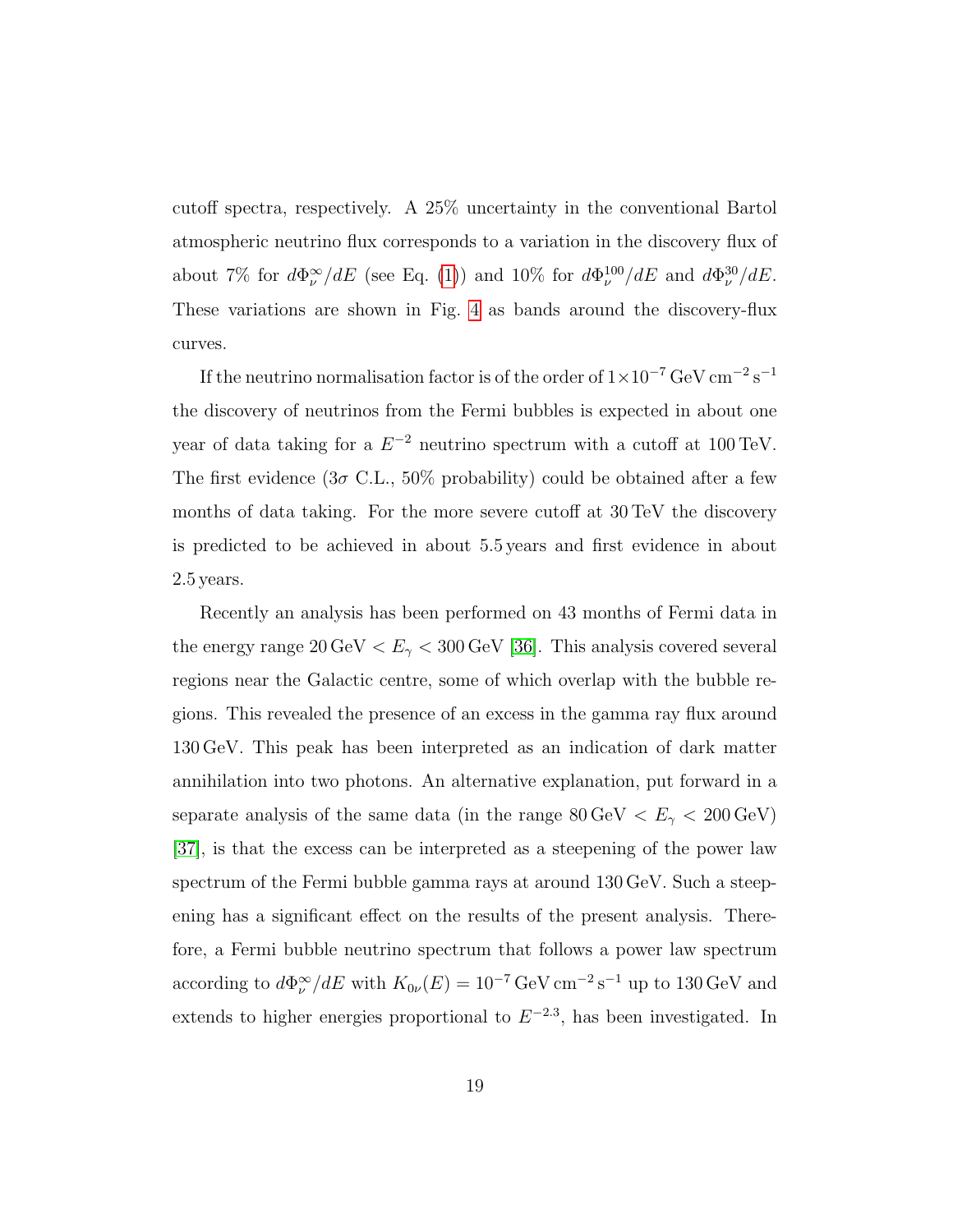

<span id="page-18-0"></span>Figure 4: Discovery fluxes as functions of the observation years for  $5\sigma$  C.L.,  $50\%$  probability and  $3\sigma$  C.L.,  $50\%$  probability, for the three neutrino spectra assumed. The bands represent the variation due to the uncertainty on the normalisation factor of the conventional Bartol neutrino flux. The long-dashed line indicates the predicted neutrino flux estimated in Sec. 4.1.

this case the resulting live time required for discovery is 6 years, which is well in the expected lifetime of the KM3NeT detector.

If no statistically significant excess of neutrino events will be found, upper limits can be set for specific neutrino emission models. In Fig. [5](#page-19-0) the average upper flux limits at 90% of C. L. (computed following the Feldman and Cousins prescription [\[38\]](#page-25-11)) are reported for the three neutrino spectra investigated. If the observed gamma flux is of purely hadronic origin and the source is fully transparent for gamma rays, the expected neutrino spectrum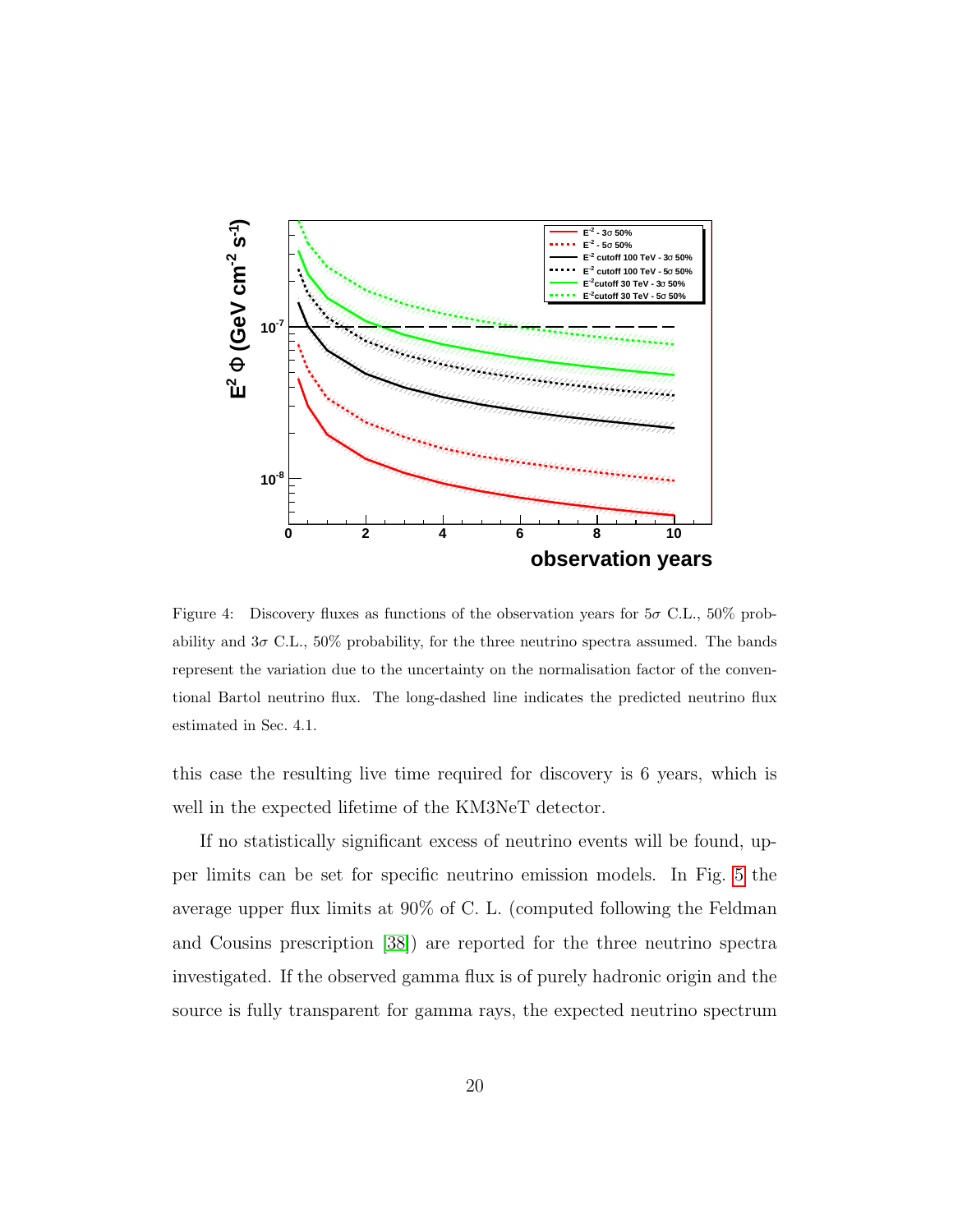

<span id="page-19-0"></span>Figure 5: Sensitivity at 90% C.L. as a function of the observation years for the three neutrino spectra assumed. The right vertical scale indicates the upper limit on the fraction of hadronic emission (see text). The bands represent the variation due to the uncertainty on the normalisation factor of the conventional Bartol neutrino flux.

corresponds to  $K_{0\nu} = 1 \times 10^{-7} \text{ GeV cm}^{-2} \text{s}^{-1}$  (see Sect. 4.1). If the gamma emission is not fully hadronic and the hadronic and non-hadronic emission mechanisms yield the same spectral shapes, upper limits on the percentage of hadronic emission can be extracted from the upper flux limits in Fig. [5](#page-19-0) (see right vertical scale).

Since neutrino telescopes have a modular design, the detector concept allows for a staged implementation with continuously increasing science capabilities. Therefore, the capability of the telescope to detect neutrinos from the Fermi bubbles has been explored as a function of an increasing number of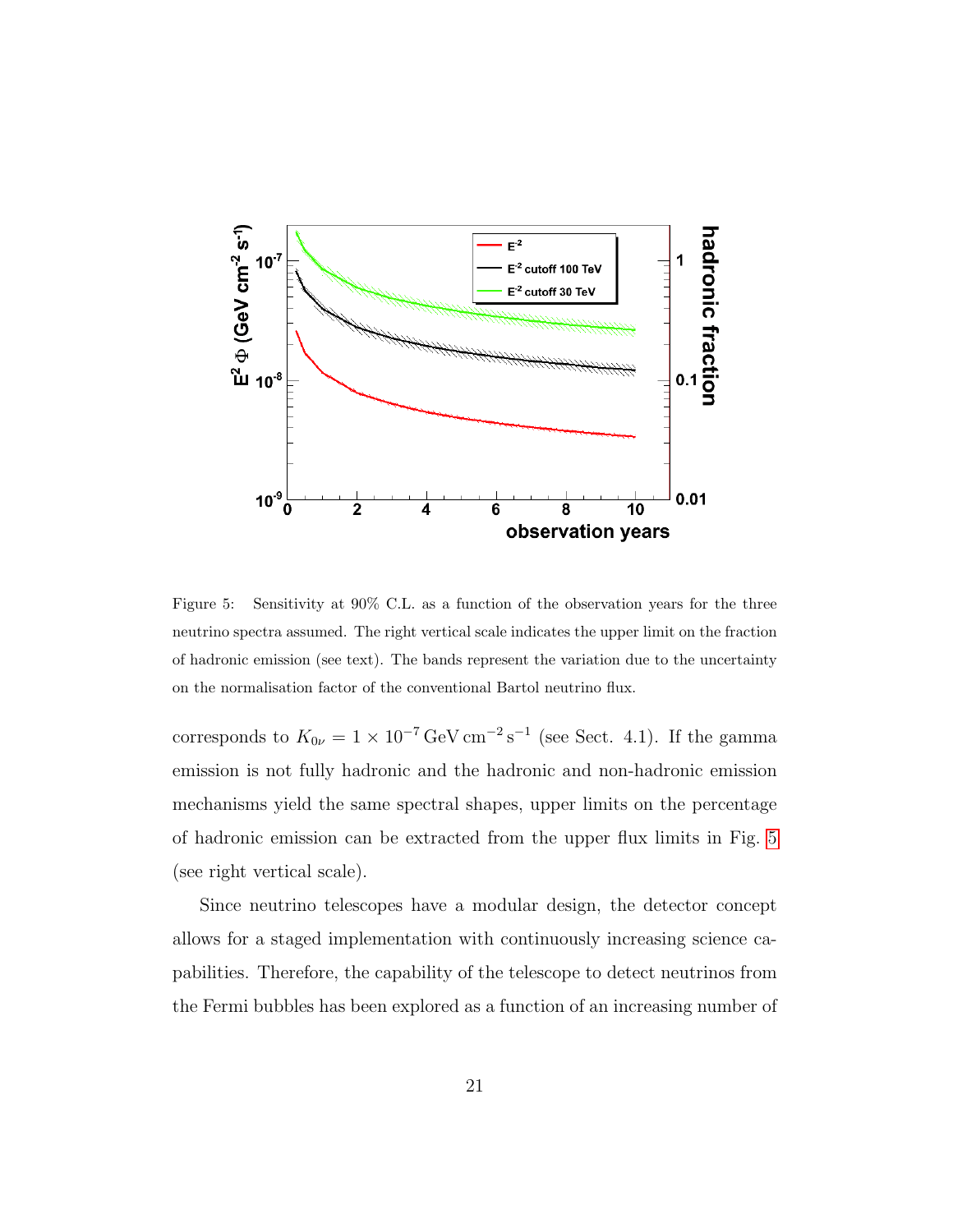

<span id="page-20-0"></span>Figure 6: DU positions for a single block of detectors composed of 154 DUs (black circles, red squares and green triangles), 100 DUs (red squares and green triangles) and 50 DUs (green triangles).

DUs. Detector geometries composed of 50, 100 and 154 DUs with the same average DU distance (180 m) have been investigated (see Fig. [6\)](#page-20-0). These geometries provide increasing active volumes of 1, 2.1 and  $3.2 \text{ km}^3$  for 50, 100 and 154 DUs, respectively. The discovery fluxes have been calculated and are shown in Fig. [7](#page-21-0) for  $5\sigma$  C.L.,  $50\%$  probability (a) and  $3\sigma$  C.L.,  $50\%$  probability (b). The number of years needed for the discovery does not decrease linearly with the increasing number of DUs, being about 8 years for 50 DUs,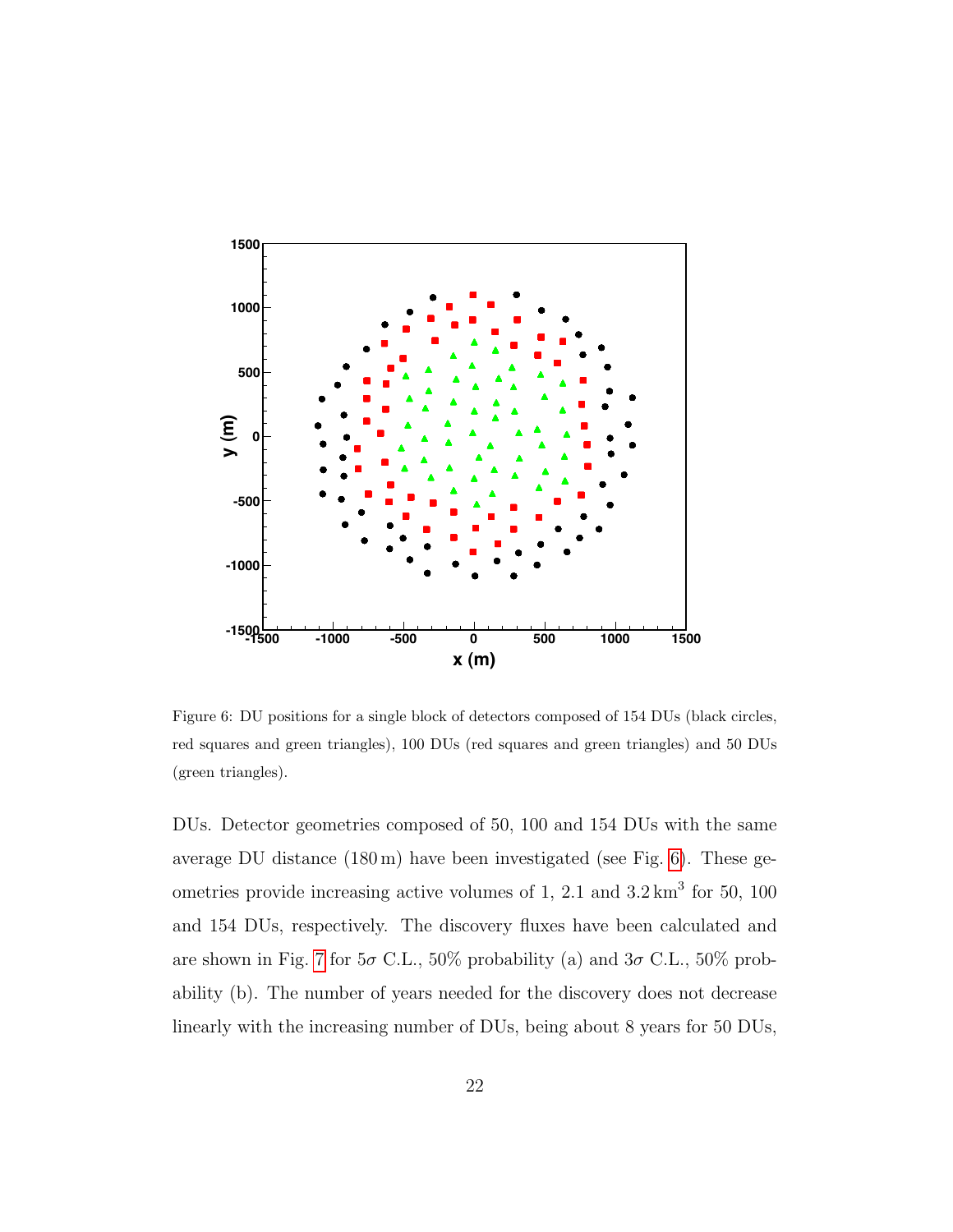

<span id="page-21-0"></span>Figure 7: Discovery fluxes as a function of the observation years for a  $5\sigma$  C.L.,  $50\%$ probability (a) and  $3\sigma$  C.L., 50% probability (b) for a  $E^{-2}$  neutrino spectrum with a 100 TeV cutoff for different detector sizes (see text). The bands represent the variation due to the uncertainty on the normalisation factor of the conventional Bartol neutrino flux. The long-dashed lines indicate the predicted neutrino flux estimated in Sec. 4.1.

4 years for 100 DUs and 2.5 years for 154 DUs. A neutrino spectrum with normalisation  $K_{0\nu} \approx 1 \times 10^{-7} \,\text{GeV} \,\text{cm}^{-2} \,\text{s}^{-1}$  with a 100 TeV cutoff energy is assumed here.

#### 6. Conclusions

The discovery of an intense gamma-ray flux from two large areas around the Galactic centre, the Fermi bubbles, has stimulated estimates of the capability of neutrino telescopes to discover neutrinos from this region [\[39,](#page-25-12) [40\]](#page-25-13). The Fermi bubbles extend over a large part of the sky and have a significant intensity in gamma rays. Assuming these gamma rays are of hadronic origin and the spectrum extends to the multi-TeV range, this analysis shows that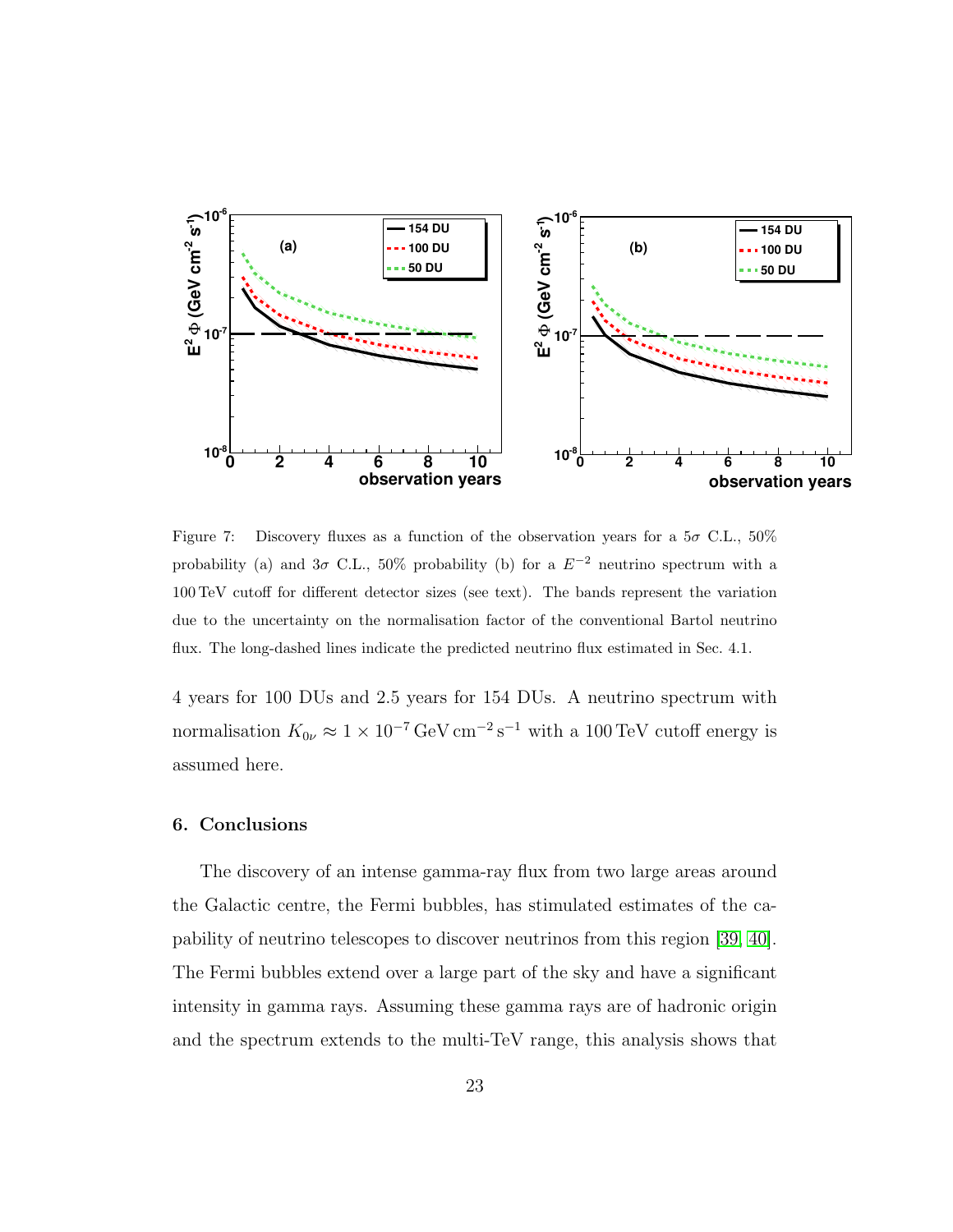high energy neutrinos are expected from near the Galactic centre. Telescopes located in the Mediterranean Sea, such as ANTARES and KM3NeT, have a large visibility of the region around the Galactic centre. Due to its multikm<sup>3</sup> scale, the future KM3NeT telescope is the ideal instrument to observe neutrinos from the Fermi bubbles. Note that, due to its location, IceCube has a considerably reduced visibility of the bubbles.

In this paper we present an analysis addressing the sensitivity of KM3NeT to a neutrino flux from the Fermi bubbles that is consistent with the measured gamma ray flux, assuming that the latter fully originates from hadronic processes. Based on a complete chain of Monte Carlo simulations, the time of KM3NeT operation that is required to detect this neutrino flux at a significance of  $5\sigma$  with  $50\%$  probability has been estimated. The result depends strongly on the shape of the neutrino energy spectrum assumed. In the case of an  $E_{\nu}^{-2}$  spectrum with an exponential cutoff at 100 TeV, we expect to obtain a  $3\sigma$ -evidence in a few months and to claim a discovery after about 1 year of data taking. The non-observation of a signal would severely constrain models of neutrino production through hadronic acceleration processes in the Fermi bubbles.

## Acknowledgements

The research leading to these results has received funding from the European Community's Sixth Framework Programme under contract n◦ 011937 and the Seventh Framework Programme under grant agreement n◦ 212525.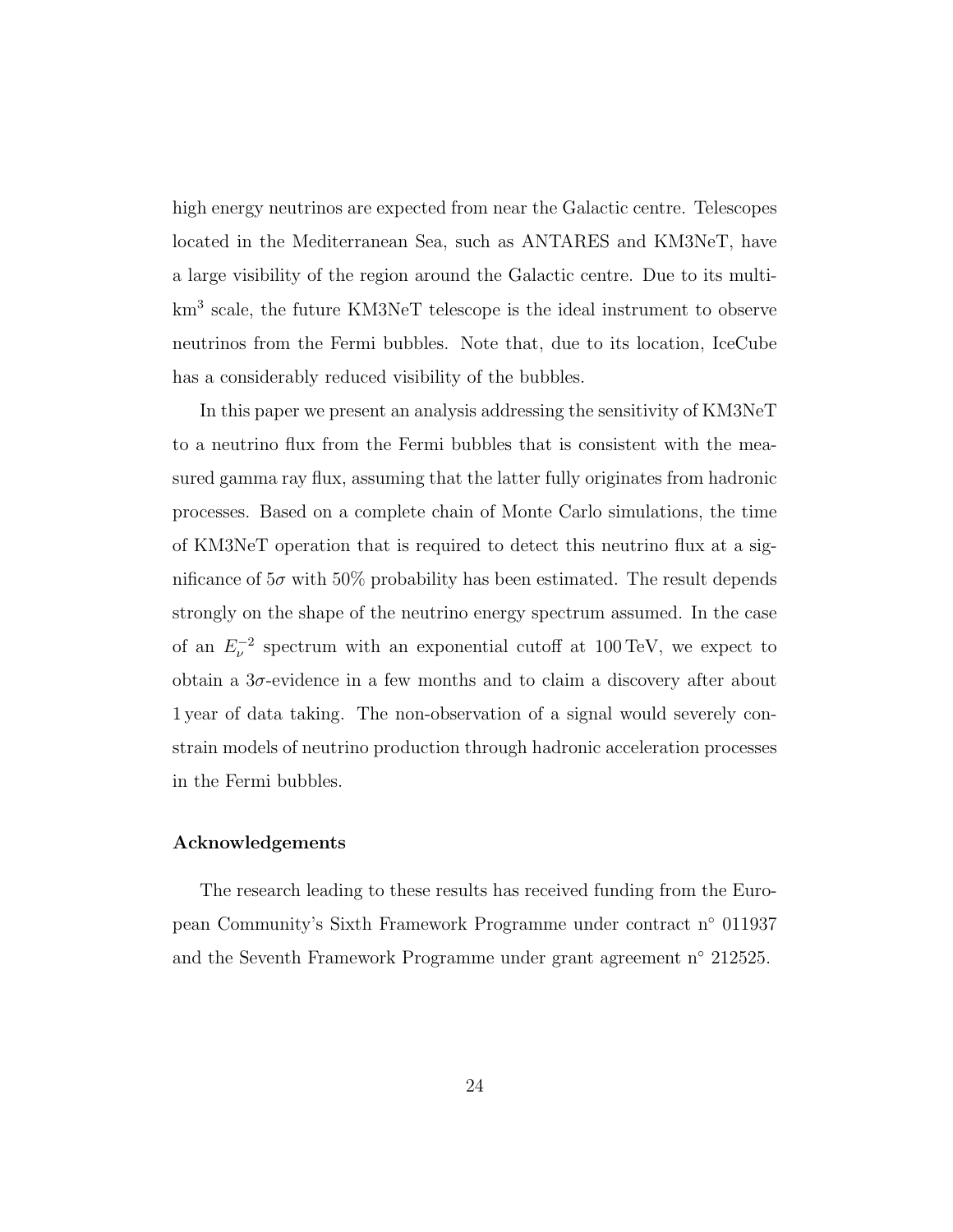## <span id="page-23-5"></span><span id="page-23-4"></span><span id="page-23-3"></span><span id="page-23-2"></span><span id="page-23-1"></span><span id="page-23-0"></span>References

- [1] web site<http://fermi.gsfc.nasa.gov/>
- [2] web site<http://www.mpi-hd.mpg.de/hfm/HESS/>
- [3] web site<http://veritas.sao.arizona.edu/>
- [4] web site<http://magic.mppmu.mpg.de/>
- <span id="page-23-10"></span>[5] F. Aharonian et al., Rep. Prog. Phys. 71 (2008) 096901
- [6] A.A. Abdo et al., Astrophys. J. 700 (2009) L127
- <span id="page-23-6"></span>[7] A. Kappes et al., Astrophys. J. 656 (2007) 870; J. Bahcall and E. Waxman, Phys. Rev D64 (2001) 023002
- <span id="page-23-7"></span>[8] web site<http://icecube.wisc.edu/>
- <span id="page-23-8"></span>[9] M. Ageron et al., Nucl. Instr. Meth. A656 (2011) 11
- <span id="page-23-9"></span>[10] web site<http://www.km3net.org/home.php>
- <span id="page-23-11"></span>[11] Meng Su et al., Astrophys. J. 724 (2010) 1044
- <span id="page-23-12"></span>[12] G. Dobler et al., Astrophys. J. 717 (2010) 825
- <span id="page-23-13"></span>[13] G. Dobler, Astrophys. J. 750 (2012) 17
- <span id="page-23-14"></span>[14] P. Mertsch and S. Sarkar, Phys. Rev. Lett. 107 (2011) 091101
- <span id="page-23-15"></span>[15] Fulai Guo et al., [arXiv:1110.0834;](http://arxiv.org/abs/1110.0834) Fulai Guo and W.G. Mathews, [arXiv:1103.0055](http://arxiv.org/abs/1103.0055)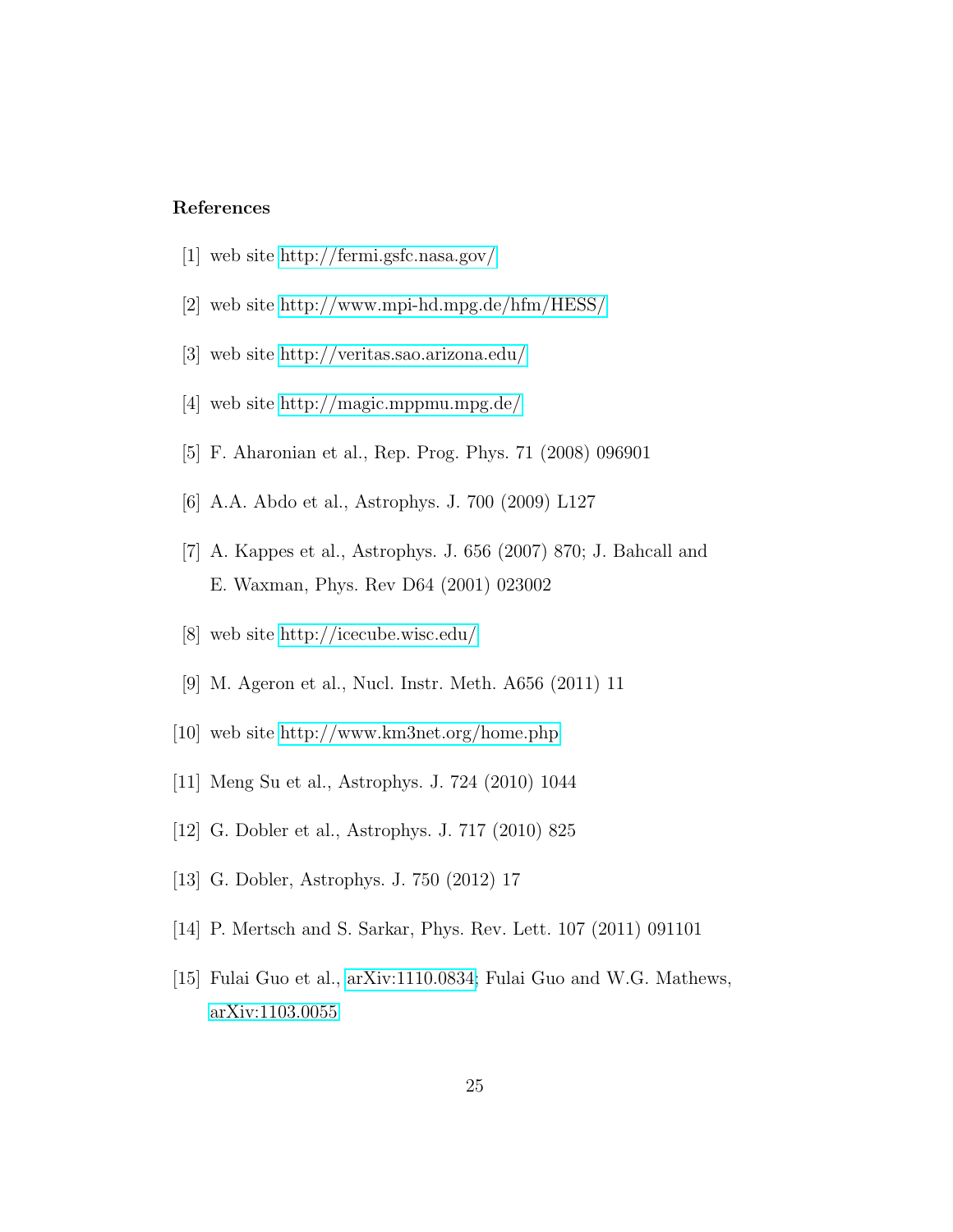- <span id="page-24-0"></span>[16] D. Malyshev, I. Cholis and J.D. Gelfand, Astrophys. J. 722 (2010) 1939
- <span id="page-24-1"></span>[17] G. Dobler et al., Astrophys. J. 741 (2011) 25
- <span id="page-24-2"></span>[18] R. Crocker and F. Aharonian, Phys. Rev. Lett. 106 (2011) 101102
- <span id="page-24-10"></span>[19] F.L. Villante and F. Vissani, Phys. Rev. D 78 (2008) 103007; F. Vissani and F.L. Villante, Nucl. Inst. Meth. A588 (2008) 123; F. Vissani, Astropart. Phys. 26 (2006) 310
- <span id="page-24-3"></span>[20] KM3NeT Technical Design Report, available on <http://www.km3net.org/TDR/TDRKM3NeT.pdf> (ISBN 978-90-6488-033-9)
- <span id="page-24-4"></span>[21] P. Kooijman for the KM3NeT collaboration, proceedings of VLVnT11 conference, Erlangen, Germany, Oct. 2011
- <span id="page-24-5"></span>[22] O. Kavatsyuk, Q. Dorosti-Hasankiadeh and H. Löhner, for the KM3NeT collaboration, proceedings of 6th International Conference on New Developments in Photodetection, Lyon, France, July 2011;
- <span id="page-24-6"></span>[23] J. Brunner et al., proceedings of the first VLVnT Conference, Amsterdam, Oct. 2003; A. Margiotta, proceedings of VLVnT11 conference, Erlangen, Germany, Oct. 2011.
- <span id="page-24-7"></span>[24] web site<http://geant4.cern.ch/>
- <span id="page-24-8"></span>[25] M. Ageron et al., Astropart. Phys. 31 (2009) 277
- <span id="page-24-9"></span>[26] A. Heijboer for the ANTARES Collaboration, proceedings of the  $31^{st}$ ICRC, Lódź, Poland, 2009